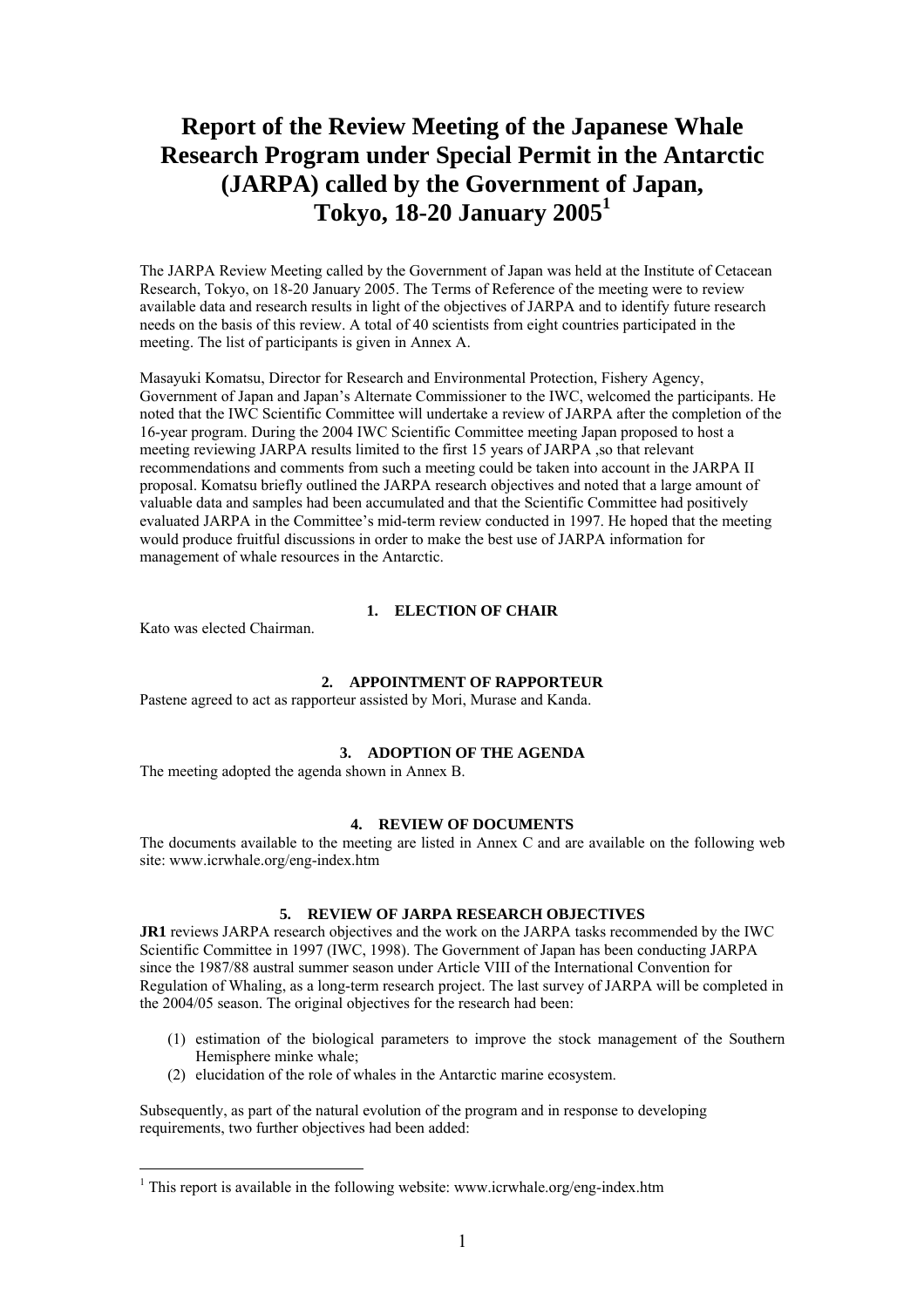- (3) elucidation of the effect of environmental changes on cetaceans;
- (4) elucidation of the stock structure of Southern Hemisphere minke whales to improve stock management.

The tasks recommended by the IWC Scientific Committee in 1997 were the following:

- (1) Abundance estimates
	- (a) Development of method to correct bias of abundance estimate.
- (2) Stock structure
	- (a) Stock definition.
	- (b) Statistical analysis of mtDNA data considering inclusion of school size as a covariate.
	- (c) Pilot study on nuclear DNA on JARPA minke samples.
	- (d) Effort to obtain biological materials for genetic analysis from low latitude areas of the Southern Hemisphere.
	- (e) External morphology/morphometry analysis.
	- (f) Examination of possible stock boundaries (geographical and temporal) in Areas IV and V.
- (3) Biological parameters
	- (a) Segregation study
	- (b) Recalculation of biological parameters by biological stocks
- (4) Marine ecosystem and environmental change (a) Meso-scale survey plan

JR1 concluded that reasonable progress had been made on these tasks.

The meeting noted that the research objectives at the start of JARPA had been designed to meet management needs at that particular time. Although these needs have changed, the meeting **agreed** that JARPA work remains relevant for providing data important for management, for example for estimating *MSYR* now compared to natural mortality *M* in the past, because the two are interrelated in the interpretation of catch-at-age data.

#### **6. REVIEW OF JARPA SURVEY PROCEDURE AND DATA COLLECTED**

#### **6.1 Survey procedure**

**JR2** presents a review of the general methodology and survey procedures of JARPA. Following twoyear feasibility surveys in the austral summer seasons of 1987/88 and 1988/89, full JARPA surveys have been conducted annually since the 1989/90 season. JARPA is designed to repeat surveys in the Antarctic Areas IV and V in alternate years (Fig. 1). Although the whole research period was from the end of November to March, the primary research in Areas IV and V was concentrated in January and February. Two or three sighting/sampling vessels (SSVs) conducted sighting and sampling surveys on a predetermined track-line with parallel sub-track lines. A dedicated sighting vessel (SV) was introduced from the 1991/92 season and the SSVs followed the SV to avoid any influence of sampling activity on the sighting survey. One or two Antarctic minke whales were sampled randomly from each primary sighting of a school by the SSVs. A total of 300 (with 10% allowance) Antarctic minke whales were taken from Area IV or V in alternate seasons. From the 1995/96 season onwards, the survey area was expanded into parts of Areas III and VI and 100 (with 10% allowance) further samples were added. A summary of research procedures and results for each survey cruise were also provided in JR2.

A table showing an outline of the JARPA program was presented to the meeting. This included summary information for each survey conducted from 1987/88 to 2003/04. Several suggestions to improve the table were offered by the meeting. An improved version of the table is shown in Annex D.

It was suggested that three pieces of information, in addition to those presented in JR2, could be helpful for the interpretation of abundance estimates from JARPA data: specification of the relationships between searching effort (number and positioning of dedicated observers) on SV and SSVs in JARPA in comparison to those in IDCR/SOWER surveys; more information on changes in the extent of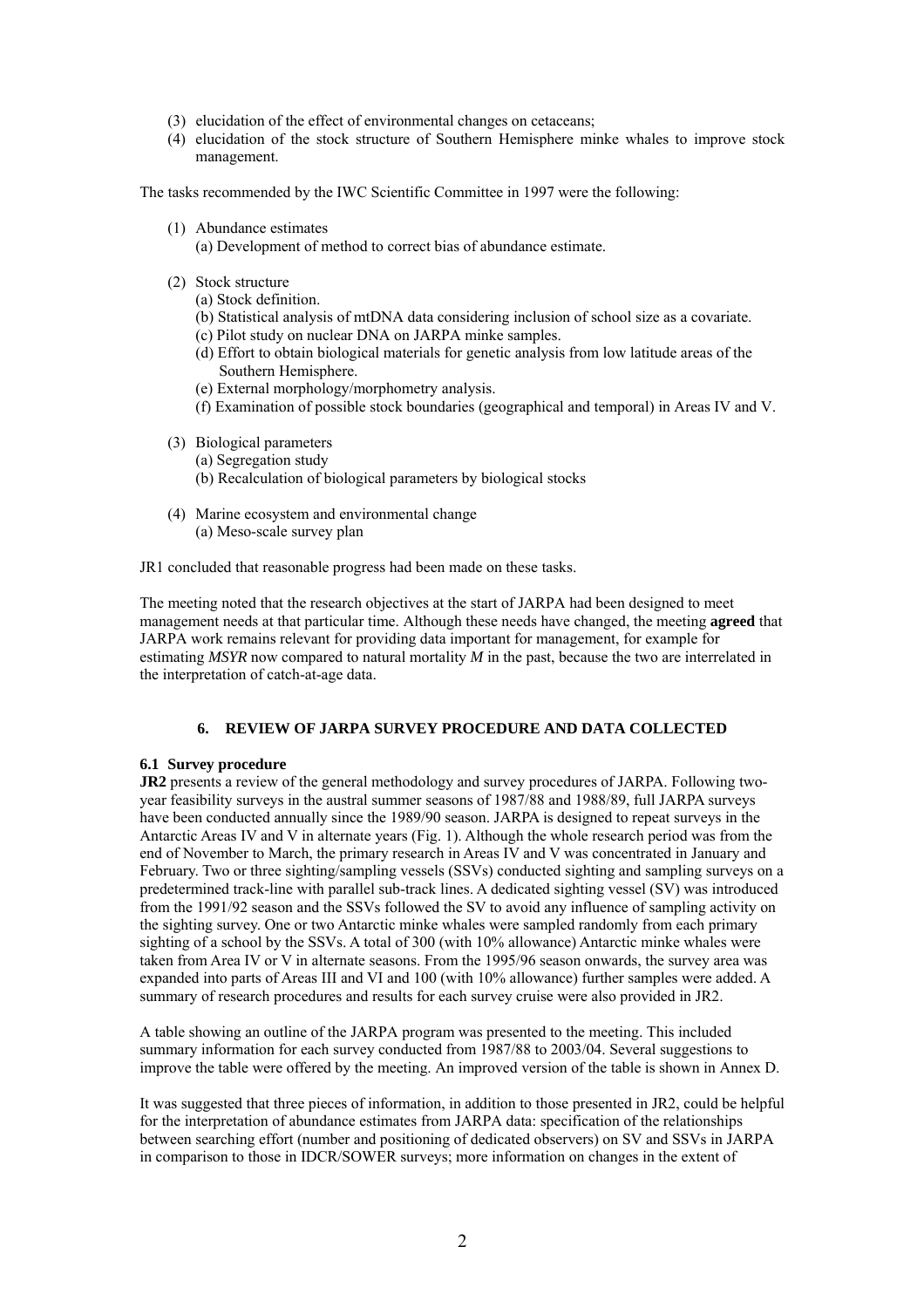'skipping' in the JARPA track design for surveys over time and provision of information on observer experience.

# **6.2 Data collected**

A list of the data sets produced by JARPA was presented to the meeting. Several suggestions to improve the list were offered by the meeting. An improved version of the list is shown in Annex E.

# **7. REVIEW OF RESULTS IN THE LIGHT OF JARPA OBJECTIVES**

#### 7.1 **Stock structure of Antarctic minke whale**

# 7.1.1 Genetic analyses

**JR3** presented the results of mtDNA RFLP (six restriction enzymes) and microsatellite (six loci) analyses for identifying stock structure from the samples of Antarctic minke whales obtained during JARPA surveys from the 1987/88 to the 2003/04 austral summer seasons in Areas IIIE, IV, V and VIW. The mtDNA and microsatellite analyses involved a total of 5,838 and 5,808 samples respectively. Statistical analyses were based upon the geographical strata defined for the JARPA surveys. Both analyses showed substantial spatial heterogeneity in some of the comparisons between whales from different geographic strata. The general pattern of spatial variation was concordant among the two approaches: a) no evidence for differences between the whales in Area IIIE and in Areas IVW and IVE, b) no evidence of differences between the whales in Area VIW and in Area VE, and c) evidence for differentiation between the whales in Areas IIIE, IVW, IVE and in Areas VE, VIW. These results were therefore consistent with the hypothesis of two stocks that were possibly related to the proposed breeding areas in the eastern Indian and the western South Pacific Ocean. A fine-scale mtDNA analysis suggested a 'soft' boundary at 165°E.

The meeting considered that JR3 is an important paper given that elucidation of the stock structure of the Antarctic minke whale is one of the objectives of JARPA.

Participants commented that the results presented in JR3 strongly rejected the scenario of a single stock in the JARPA research area. Questions were raised whether results presented also gave evidence of more than two stocks in this area. Pastene responded that the results presented are most readily explained by the two-stock scenario. In this context Pastene briefly presented For Info 5 (Kasamatsu *et al*., 1995). This paper used sighting data derived from the Japanese sighting surveys in low latitudes during 1976 to 1987 to attempt to locate breeding areas of Antarctic minke whales. The spatial distribution in tropical and subtropical waters during the latter half of the conception period suggested two breeding grounds in the eastern and western South Pacific and two in the eastern and western Indian Ocean. Pastene suggested that the two stocks proposed in the JARPA research area could be related to these breeding grounds suggested in the eastern Indian and western South Pacific Oceans. Butterworth pointed out that from the geographical point of view there is the possibility that animals from the western Indian Ocean breeding ground could contribute to the minke whales found in Area IIIE. If so, a scenario with three stocks in the JARPA research area is possible.

Hatanaka believed that the two stocks hypothesis is more consistent with the results and asked if there was a basis for the multiple stocks hypothesis. Walloe responded that although the two-stock hypothesis was the simplest and most likely explanation, it was still premature to rule out the possibility of more than two stocks.

Ohsumi noted that the sighting effort in the study by Kasamatsu *et al.* (1995) was very limited. He presented information on the distribution of fetus size in relation to the migration distance from breeding areas. Females with small (≤6cm) and large (≥280cm) fetuses are those which are close to their breeding areas. Based on such information he suggested that there is the possibility of a single breeding ground for minke whales in the central Indian Ocean; these then migrate to feeding areas from Area IIIE to approximately 150-160°E, thus supporting the results and interpretation of the genetic data.

Hester asked about the actual age difference between a fetus of 6cm and one of 280cm. Ohsumi responded that the difference might be about 9 and a half months, but depended on their growth rate. The Chair added that based on a period of 70-75 days to reach 15cm, a fetus of 6cm would be 40 days old.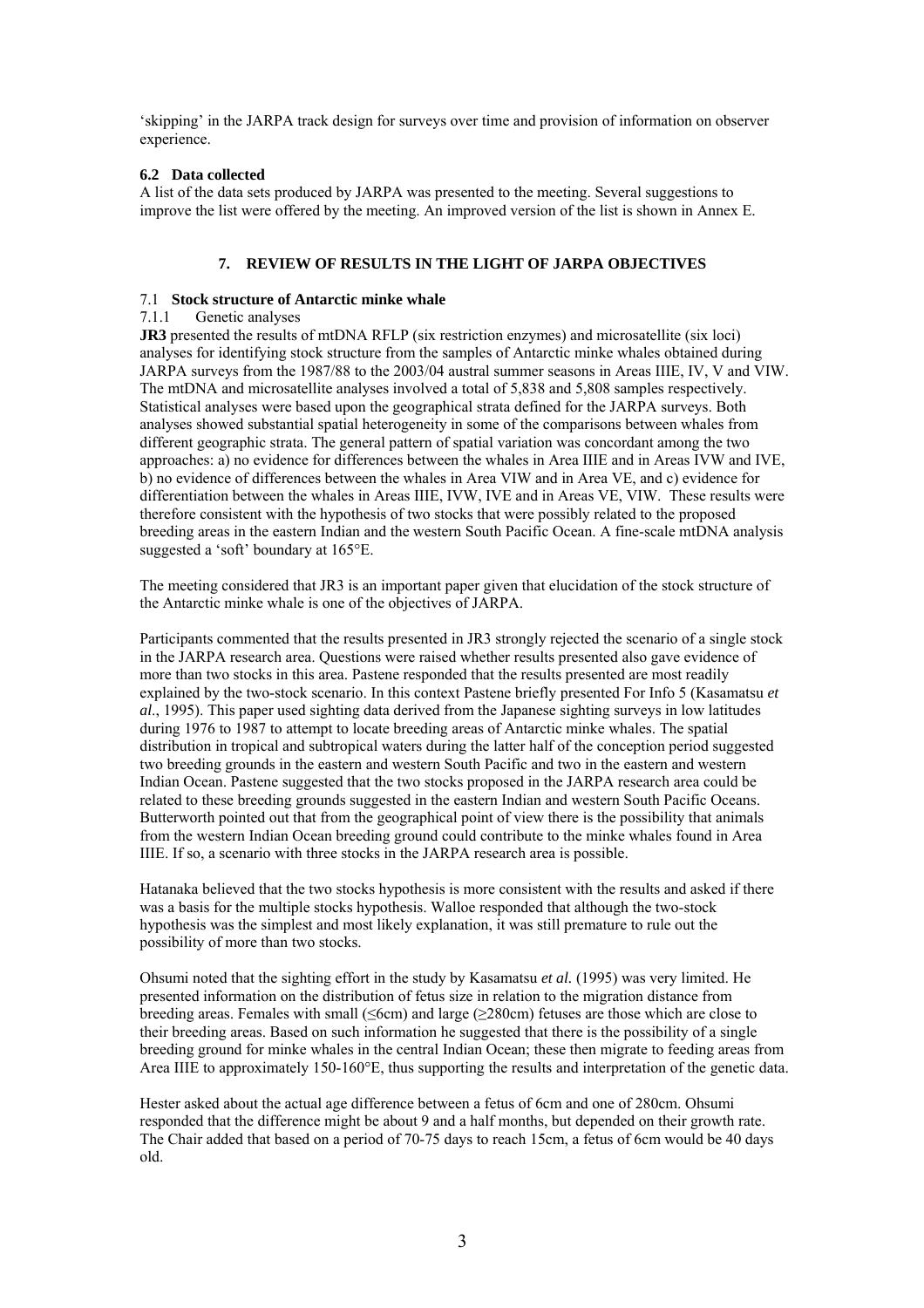Butterworth pointed out that the difference in sampling time in Areas IIIE and VIW should be considered in future analyses because small fetuses might have been preferentially obtained from females collected early in the season. Ohsumi agreed to consider that factor in future analyses.

The Chair advised that a Russian scientist had found females with mummified fetuses in the Indian Ocean, suggesting that this was one of the breeding areas for Antarctic minke whales. Ishikawa commented that there were a few reports of fetus mummification in the JARPA samples, but no obvious linkages to breeding areas have been found thus far.

The meeting noted that the suggested boundary at 165<sup>o</sup>E was based on mtDNA only, and that the 'soft' boundary concept suggested in JR3 could alternatively be interpreted as two stocks mixing near that longitude. Hatanaka mentioned that the analysis of biological parameters also supported a boundary at 165°E.

In terms of setting a boundary, Butterworth suggested estimation of mixing proportions around this boundary, treating the westernmost and the easternmost areas in JARPA as 'pure' stocks. Pastene agreed to conduct such an analysis in future.

Walloe noted that the number of microsatellite loci used (6) in the analysis was smaller than that used for the North Pacific minke whale (17).

Butterworth asked for an explanation on why females showed more structure than males in some analyses. Pastene responded that one possible reason was sex difference in site fidelity.

#### 7.1.2 Non-genetic analyses

**JR3** also presented the results of an analysis of the stock structure of the Antarctic minke whales that utilized the following non-genetic methods: mean body length of physically matured whales (n=2,323), morphometrics (5,549) and distribution of the parasite *Anisakis simplex* (n=6,338). Samples obtained during JARPA surveys from the 1987/88 to the 2003/04 austral summer seasons in Areas IIIE, IV, V and VIW were used in the analyses. Grouping of samples in these analyses was the same as for the genetics analyses. Similar to the genetic approaches, the results supported the hypothesis of two stocks in the JARPA research area.

The meetingnoted that the pattern of stock structure found by non-genetic approaches was similar to that found by the genetic approaches. There was a suggestion that the statistical analysis used for examining morphometric data could be further elaborated. Genetic population structure in *Anisakis simplex* has been studied in other areas. The question was therefore raised of whether any such studies are included in JARPA. Pastene responded that no such study has been conducted at the ICR. Otani added that a genetic research plan for *Anisakis* collected by JARPA was now being discussed. He further introduced a phylogenetic study of *Anisakis* conducted in the North Pacific.

#### 7.1.3 Summary of results

The meeting noted that the part of the JARPA program addressing issues of stock structure had been designed in accordance with a number of studies that had concluded that the most effective way to address questions on stock identity is to consider results from several techniques. The meeting **agreed** that JARPA has obtained useful results from a number of genetic and non-genetic analytical methods applied to investigate the stock structure of the Antarctic minke whale, and that the aim of the JARPA design to sample randomly had aided in obtaining representative samples from the research areas covered. With regard to the tasks that needed to be pursued to facilitate interpretations of stock structure from JARPA data that were recommended by the IWC Scientific Committee in 1997 (see section 5), the meeting **agreed** that good progress had been achieved on all of these tasks. However, the meeting also **stressed** the importance of examination of samples from low latitudes for obtaining a clearer genetic delimitation of breeding stocks.

The results from the different techniques provide strong evidence to reject the hypothesis of a single stock in the research area. The most parsimonious explanation of the results is that there are two stocks present in the research area: an eastern Indian (I) and a western South Pacific (P) stock. These stocks would mix across a soft boundary, which would probably best be placed near 165°E. Further analyses could usefully estimate the proportion of I and P animals in an overlap area such as VW using a method such as that applied in the case of North Pacific minke whales (IWC, 2003). However, the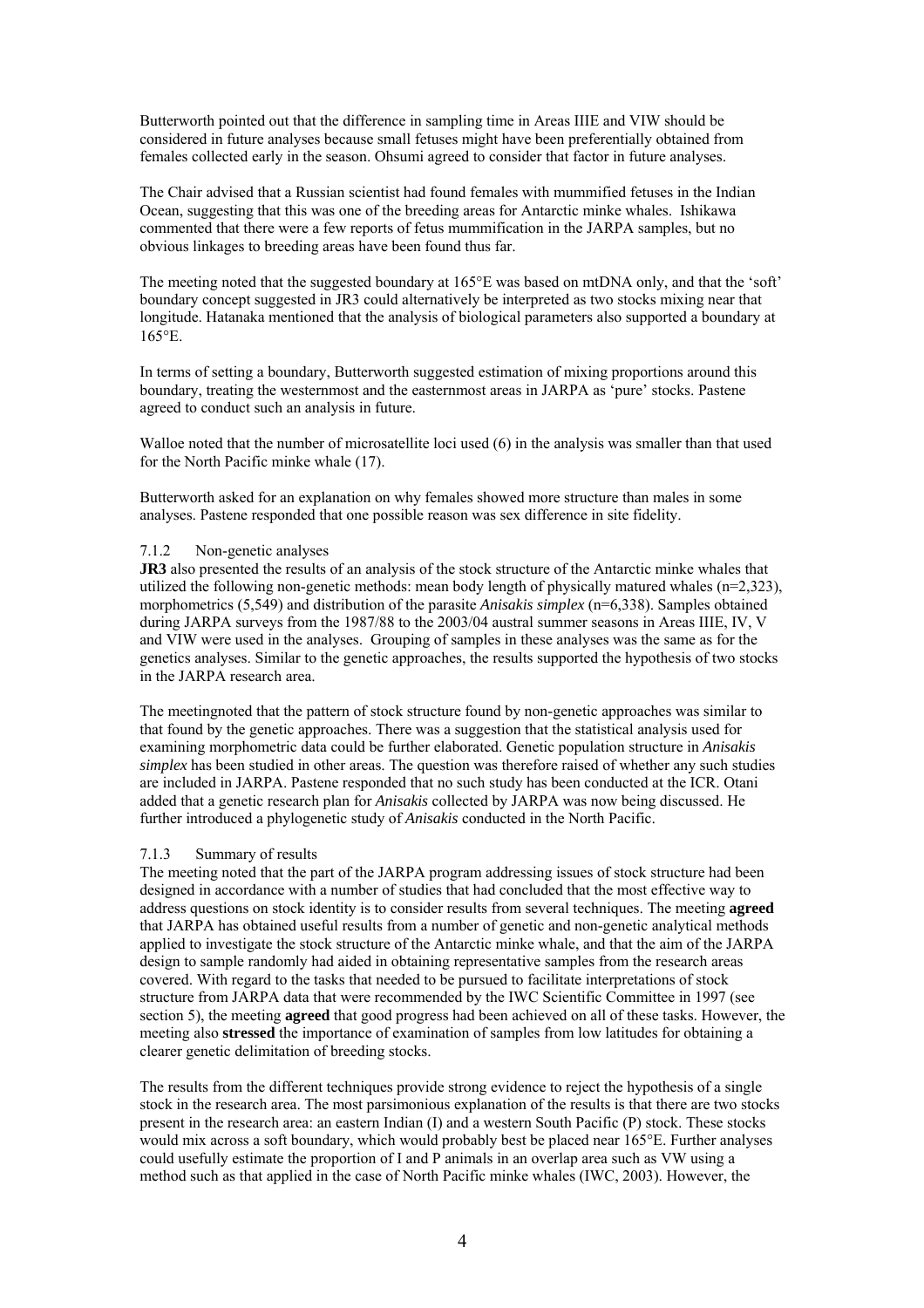possibility of more than two stocks cannot as yet be ruled out. For example there could be some presence of a stock from the western Indian Ocean in the western most part of the research area (following the postulate of Kasamatsu *et al*. (1995) based on sighting rates in low latitudes of two breeding stocks in the Indian Ocean). It was noted, however, that the study by Kasamatsu *et al*. (1995) was based on limited searching effort thus there is uncertainty regarding the occurrence of two breeding grounds in the Indian Ocean as proposed in that study. Information on distribution of fetus length suggested that there is possibly only one breeding ground in the central Indian Ocean.

Overall the meeting **agreed** that these results suggested the need to revise the IWC's current specifications for management Area boundaries. The results will also assist in calculating abundance and biological parameter values that relate more closely to biological stocks units. They will also inform the specifications and testing of appropriate *Combination Areas* for cascading under the RMP.

# **7.2 Biological parameters of Antarctic minke whales**

#### 7.2.1 Unbiased estimation of abundance and trends

**JR4** examined the effect of sampling activities, particularly closing mode, on the estimation of abundance using the methods of Haw (1991). The bias originating from under-surveying in high density areas was examined. Correction factors were estimated by comparing uncorrected abundance estimates among SSV, SV in closing mode and SV in passing mode. As significant differences between estimates for these different modes were detected, abundances were adjusted using correction factors. Corrected abundance estimates are not significantly different to those from IDCR surveys during CP II, and are larger than those derived from spatial modeling. This last matter should be investigated further. No significant trend in abundance was detected in either Area IV or Area V. The authors concluded that the underestimation of abundance pointed out at the JARPA review meeting in 1997 is largely due to the effects of closing mode and of sampling activity. Abundance estimates derived by the method proposed can be used to estimate biological parameters with higher precision.

Butterworth commented that the two correction factors for the abundance estimates (R1: correction factor between SSV and SV; R2: correction factor between SV closing mode and SV passing mode) should be examined carefully, especially the R1 correction factor. The reason for this is that there had been some change in "skipping" protocol over the course of the JARPA survey period. To examine the annual effect of this factor might be difficult because of data limitations; therefore Butterworth suggested that it might instead be useful to categorize this factor as "large" or "small" and then incorporate this into the model as a covariate. He emphasized that these abundance estimates are key input to other analyses, and also raised the importance of conducting possible sensitivity tests to check the robustness of the estimates.

Hakamada responded that the reason why he did not consider skipping in this analysis is that in his preliminary calculations, no significant difference was found in relation to skipping between the early and late surveys using ANOVA.

Butterworth commented that he was pleased that Hakamada has looked into this effect, but also stressed the importance of considering Type II error. Even though there is no significant difference, he suggested conducting the analysis with and without the skipping factor to ascertain the difference in the abundance estimates and their precision. Hakamada agreed to consider this effect in more detail in future analyses.

Walloe pointed out that some of the detection functions shown in Figure 3 of JR4 do not fit the data well, and suggested that these aspects should be re-examined.

Butterworth noted that due to considerable stratification of the data, some of the sample sizes in the analysis have become small. This may lead to false impressions of the detection function and hence to biased estimates of abundances. It might be important to conduct the analysis by first pooling the data to see whether there are any significant differences between the covariates. He further commented that though pooling the data may not show different results to the analysis in JR4, it is important to show such results as sensitivity tests. He also noted that the R2 factor was appreciably lower than for the IDCR surveys, and suggested that reasons for this be sought.

Hakamada expressed appreciation for these comments and agreed to consider them in future work.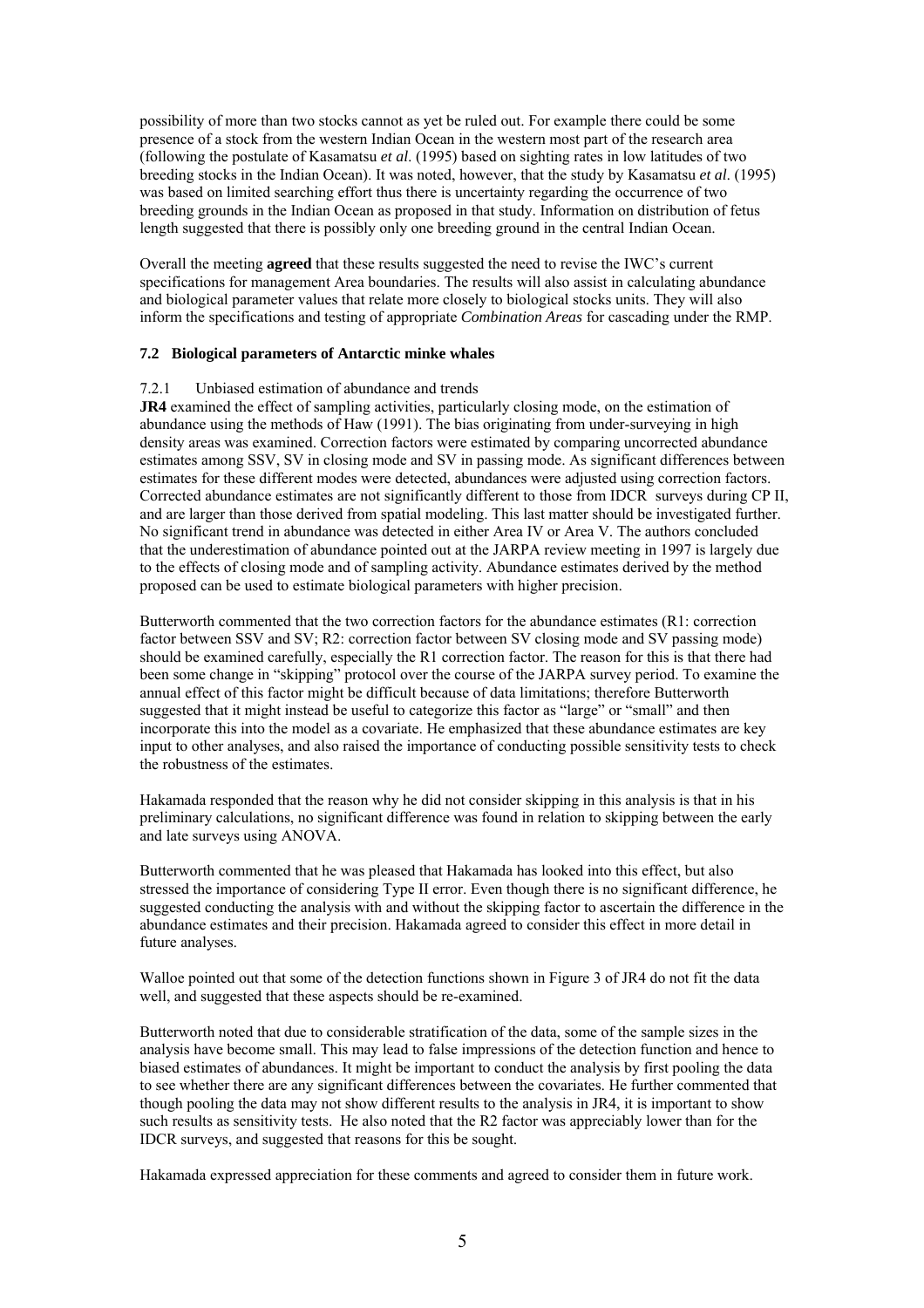**JR20** presented a study based on a spatial model of minke whales using JARPA data from 1990/1991 to 2000/2001 in Area V. A Horvitz-Thompson estimator was used to obtain estimates of the expected school size, by stratum, based on estimated detection probabilities which allow for the effects of covariates. Estimates of minke whale abundance, as well as abundance of schools of size 1 and abundance of individuals in schools of size greater than 1, were presented to use for estimation of biological parameters. The resultant abundance estimates in Area V are notably lower than those in JR4.

Butterworth commented that a reason why the abundance estimates shown in this paper are smaller than those of Hakamada is that this analysis considers the survey mode factor by year and omits it as non-significant, whereas JR4 considers this effect in combination over all years and finds significance given the larger sample size. Butterworth suggested that the authors of JR20 should also consider the effect of survey mode as in JR4, and then compare the results for the two methodologies.

Hakamada responded that it is possible to examine this effect. However, he also pointed out that at the 2004 IWC Scientific Committee meeting, it was shown through simulation tests that spatial modeling gives unbiased results regardless of survey mode, and the JR20 analysis is based on that assumption.

The meeting noted that the methods presented in JR20 and JR4 used different assumptions and **agreed**  that it is important that these analyses are presented in a more comparable way so that valid comparisons between these different analytical methods become possible. There is a need for further discussion between the respective authors to achieve this.

#### 7.2.2 Estimation of biological parameters

**JR5** used materials collected by the JARPA surveys in Areas IIIE, IV, V and VIW in 1987/88 to 2003/04, to estimate some biological parameters of the Antarctic minke whales by incorporating a new sample grouping at 165°E based on the new stock scenario ('Eastern Indian Ocean Stock (I-stock)' and 'Western South Pacific Stock (P-stock)'). These parameters included sex ratio, sexual maturity rate, body length and age at sexual maturity, body length and age at physical maturity, proportion of pregnant in matured female(PPF), foetal sex ratio and the occurrence of multiple births. Significant differences were detected between the two stocks for sex ratio, sexual maturity rate for both sexes, PPF and foetal sex ratio by application of the  $\alpha$ <sup>2</sup>-test and for body length at 50% sexual maturity for females, age at 50% sexual maturity for females and body length at 50% physical maturity for both sexes by likelihood ratio analysis. Significant yearly trends were detected among males for the following parameters by linear regression analysis: sexual maturity rate in the I-stock, body length and age at 50% sexual maturity in the I-stock and body length and age at 50% physical maturity in the Pstock. Year was also selected as an explanatory variable for age at physical maturity and body length at physical maturity by use of stepwise logistic regression analysis, but for age and body length at sexual maturity were not selected. These results suggest the possibility that expansion of the carrying capacity for the minke whales has ceased and that the ecosystem begun to return towards the conditions that existed before the expansion had taken place.

Participants commented that the yearly trends of some biological parameters shown in this paper are interesting, and it is important to discuss these trends together with the results from other studies (i.e. minke VPA, abundance estimates).

**JR6** provides a point estimate for the natural mortality coefficient for Antarctic minke whales using JARPA data, by modifying the original method proposed by Tanaka (1990). Skewed age distributions arising from mature/immature segregation were corrected using the maturity rate at age. Net rates of natural increase of stock sizes corresponding to the new interpretation of a stock boundary were estimated by maximum likelihood. Under a zero increase rate for stock size (which corresponded to the statistical model selected by the c-AIC criterion), the point estimates of the natural mortality coefficient were 0.0486 (per year) for the Eastern Indian Ocean Stock and 0.0490 for the Western South Pacific Stock.

Butterworth commented that it is very important to have this analysis in addition to VPA. He also noted the importance of showing confidence intervals for the estimate of natural mortality (*M*) shown in Table 3 of JR6. He further suggested that results for the *M* estimate when the increase rate parameter (*r*) was estimated should also be shown in the Table, even if it was not selected by the model selection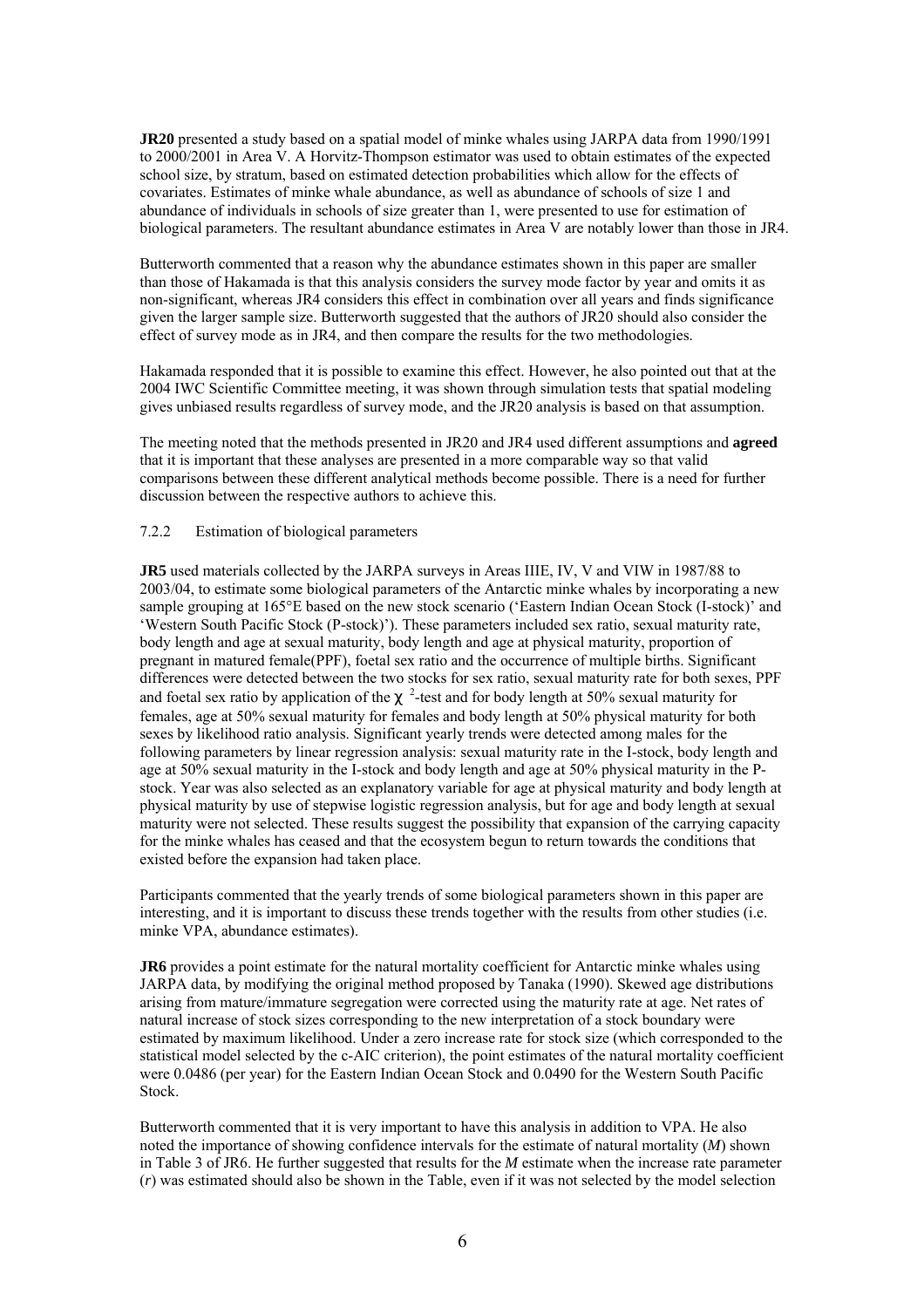criterion, and that the sensitivity of the *M* estimates to different assumptions should be discussed in the paper. Tanaka responded that at present bootstrap data to be able to calculate the confidence intervals have still to be generated, but this is planned for future work. Tanaka also commented that once the input data for the model are finalized, the estimates will be re-calculated.

**JR7** examined longer term changes in the age at sexual maturity of Antarctic minke whales by counting transition phase layers in earplugs using a total of 4,547 earplugs collected from the 1971/72 to the 1986/87 commercial whaling operations and from the 1987/88 to the 2003/04 special permit surveys under the JARPA research program in Area IV. The paper incorporated the same correction methods for biases due to the truncation and the 'age-specific' effects that were addressed in past debates. No systematic ageing errors were detected between the two primary age readers. The present analysis revealed again that the age at sexual maturity declined from around 12-13 years for the 1940s cohorts to about 7 years for the late 1960s'. Using the new data set produced by JARPA, it was further found that the age at sexual maturity had remained about constant at 7 - 8 years, with perhaps a slight increase in cohorts from the early 1970s to the late 1980s.

The meeting welcomed this contribution. Walloe pointed out that it would be of interest to see the trend in age at sexual maturity shown in Fig. 7 extended to more recent years, rather than to 1993 only as shown in this figure. He further suggested using the median rather than the mean age, since this may increase number of years for which an estimate can be made. Zenitani responded that the reason why the results had been shown to 1990 only is because recent data suffer from truncation biases. Zenitani expressed appreciation for the useful comments, and will consider using the median for future analyses.

Butterworth commented that this analysis is important for interpreting trends obtained from abundance estimates. He also suggested that the analysis could provide estimates for more recent years using the model of Thompson *et al*. (1999). The meeting **recommended** that future analyses of this kind be carried out in collaboration between ICR and UCT.

Participants also commented that the effect of time lags should be considered when considering the results in relation to abundance trends .

Butterworth commented that it may be useful if a plot similar to Fig.8 of JR7 showing the age at sexual maturity from direct observations and the age at transition from the earplug for the same animal, could be provided. This type of plot would help understand the relationship between transition phase and sexual maturity of the animal.

In **JR21** Virtual Population Analyses were performed to infer natural mortality coefficients for Antarctic minke whales in Areas IV and V using catch-at-age data from both commercial whaling (1971/2-1986/7) and scientific whaling (JARPA 1987/88-2003/2004). Abundance estimates from IWC and JARPA surveys were used as tuning indices. Some sensitivity tests related to the estimation of the natural mortality coefficients were also performed. A clear difference in the estimates of the natural mortality coefficients between Areas IV and V was observed. Sensitivity analyses showed the estimate of the natural mortality coefficient in Area IV was slightly influenced by both grouping of data (such as 2-year-2-age and 3-year-3-age) and the assumption made for the maximum age used in the loglikelihood for the catch-at-age data, while the estimate in Area V was rather stable by comparison. In addition, the amount of bias in the abundance estimates arising from setting  $g(0)=1$  affected the estimates of the natural mortality coefficient in Area IV to some extent. As expected, the extent of additional variance did not impact the point estimates in either Area, but it did lessen their precision.

In **JR18** the ADAPT-VPA assessment methodology of Butterworth *et al*. (1999) is applied to abundance estimates (from both IDCR/SOWER and JARPA surveys) and catch at age data (both commercial and scientific) for Areas IV and V. The methodology is extended to be able to take account of inter-annual differences in the distribution of the population between the two Areas when they are assessed jointly. An important feature of these updated results is that revised JARPA estimates of abundance are shown to be statistically comparable with estimates from the IDCR/SOWER program (i.e. calibration factor not significantly different from 1). The general pattern shown by results is of a minke whale abundance trend that increased over the middle decades of the  $20<sup>th</sup>$  century to peak at about 1970, and then declined for the next three decades. The recruitment trend is similar, though with its peak slightly earlier. The factor to which the results are most sensitive is the value of natural mortality *M*. The assessments do show retrospective patterns, primarily related to changes in the best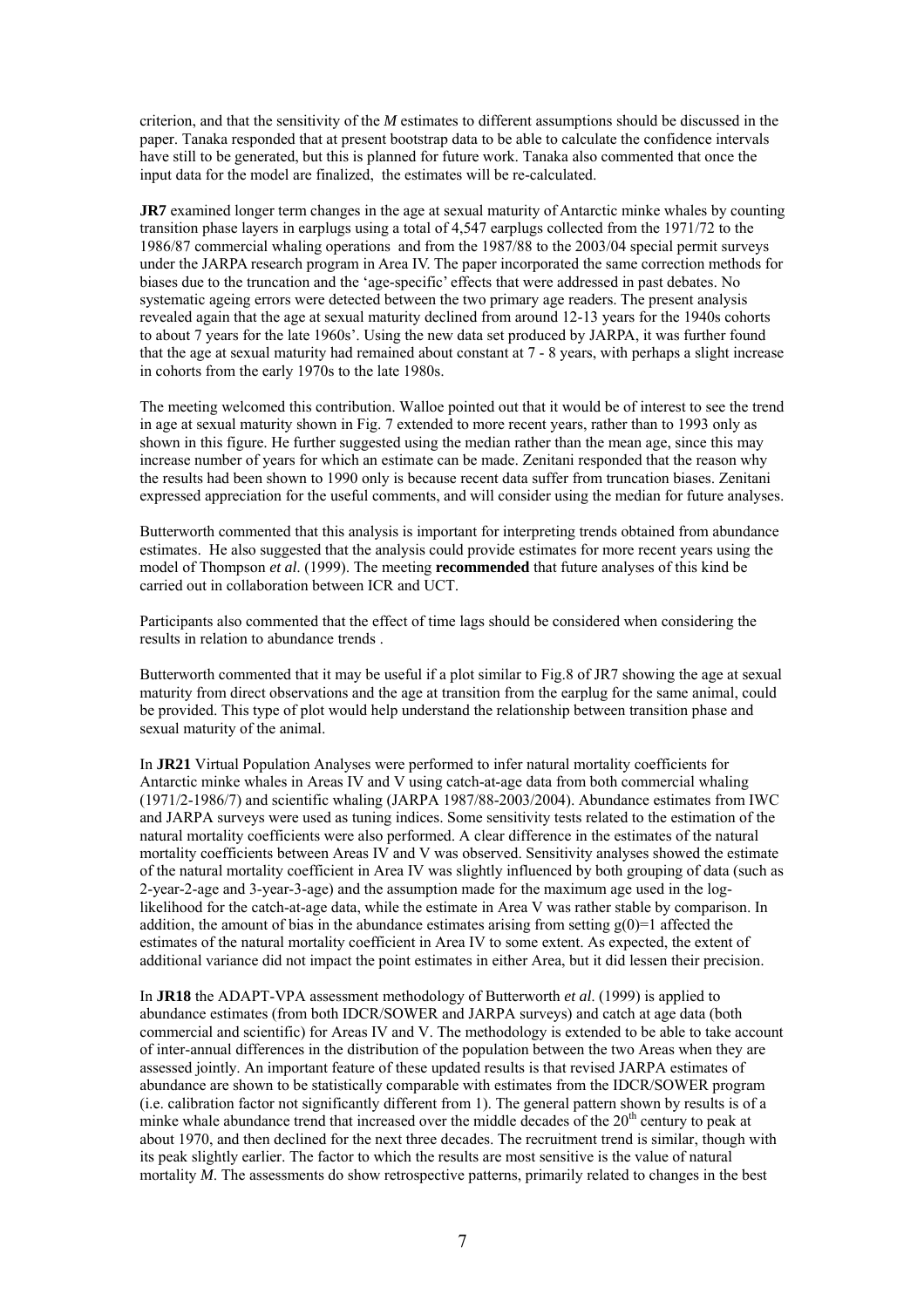estimate of *M* as time has progressed. This in turn seems linked to the IDCR/SOWER survey trends suggesting higher, and the JAPRA survey trends lower estimates of *M*. For the assessment of the two Areas combined, *M* is estimated at 0.068 with a CV of 0.12; this compares with CVs of typically 0.35 for the Area-specific assessment of Butterworth *et al*. (1999), which were based on eight seasons' fewer data. The paper reflects an account of work in progress, and suggestions are made of areas where further analysis would be desirable.

In response to an enquiry about JR21, Kitakado commented that further sensitivity analyses to different selectivity functions and to age-dependent natural mortality will be conducted. He also commented that from preliminary calculations, he had found that assuming various functions for age-dependent natural mortality led to unreasonable estimates because of a lack of information content in the data.

The meeting **noted** that the estimation of the coefficient of variation (CV) of *M* was greatly improved compared to previous similar analyses. Two reasons for this improvement were given: (1) addition of data obtained from further JARPA cruises, and (2) the abundance estimates of Hakamada *et al*. (JR4) (which corrected for biases between survey modes) could now be treated as comparable to those from the IDCR/SOWER surveys.

Komatsu questioned whether it is really necessary to collect samples from young animals (i.e. age 1 or 2 years old) for which the estimation of *M* seems to be difficult. Zenitani responded that from an agedetermination point of view, it is difficult to distinguish ages 1 and 2 groups and thus these are often not used for analyses. Ishikawa commented that from a sampling point of view, there is no difficulty in collecting young animals. Kitakado remarked that changes in selectivity pattern would introduce additional estimable parameters in the model and their estimation may compromise precision. Butterworth was also concerned that changed sampling patterns might complicate data interpretation, and urged careful consideration before any changes might be implemented.

Morishita enquired about the importance of conducting similar analysis for other Areas such as Area IIIE and VIW for which JARPA data are also available. Butterworth responded that the extension of the analysis at this stage to Areas IIIE and VIW will introduce some difficulties as the sampling design was not random in those regions, so that it was likely best to postpone such initiatives for the moment while concentrating on analyses for Areas IV and V.

Kawahara asked about estimating fishing mortality  $(F)$  in the analysis. The response to this query was that the main important results from the minke VPA are the population trend and the *MSYR* estimates (see below). The *F* matrix is calculated in the VPA and values can be provided if requested.

The meeting **agreed** that these analyses were valuable contributions toward the main objective of the JARPA, which is the estimation of biological parameters. Participants offered several suggestions on how these analyses could be further developed. For example, the suggestion was made to consider a U shape function for age dependent *M* for future analyses. There was a further suggestion to conduct the analysis on the basis of the proposed new stock structure scenario (the I and P stocks). Butterworth responded that for future studies, various functions for age dependent *M* will be explored, but as Kitakado had noted, due to lack of information content in the data, this may not lead to better estimation overall. He also remarked that different scenarios for stock boundaries can be explored, but extensive analyses on this matter might be better conducted after some feedback from the IWC Scientific Committee had also been obtained.

**JR22** analyzed the results of the Base Case assessment of Areas IV and V to better understand the dynamics of Antarctic minke whales in the region. A stock-recruitment model of the Pella-Tomlinson form was fit to recruitment and adult female abundance estimates. The underlying assumptions were that carrying capacity of minke whales first increased, then later decreased during the  $20<sup>th</sup>$  Century. An initial attempt at this fit suggested that the carrying capacity increased about five fold from 1930 to the mid-1960s, and then decreased again by about half. The estimated  $MSYR_{1+}$  for the model was 4.0%.

Kitakado thanked the authors for the analysis presented and suggested that in equation (6) of JR22, it may be better to weight the observed recruitment data depending on the precision of the estimates. He also suggested consideration of a smoother functional form for changes in carrying capacity (*K*) in the model. Butterworth endorsed these comments and advised that further analysis would be conducted incorporating these suggestions.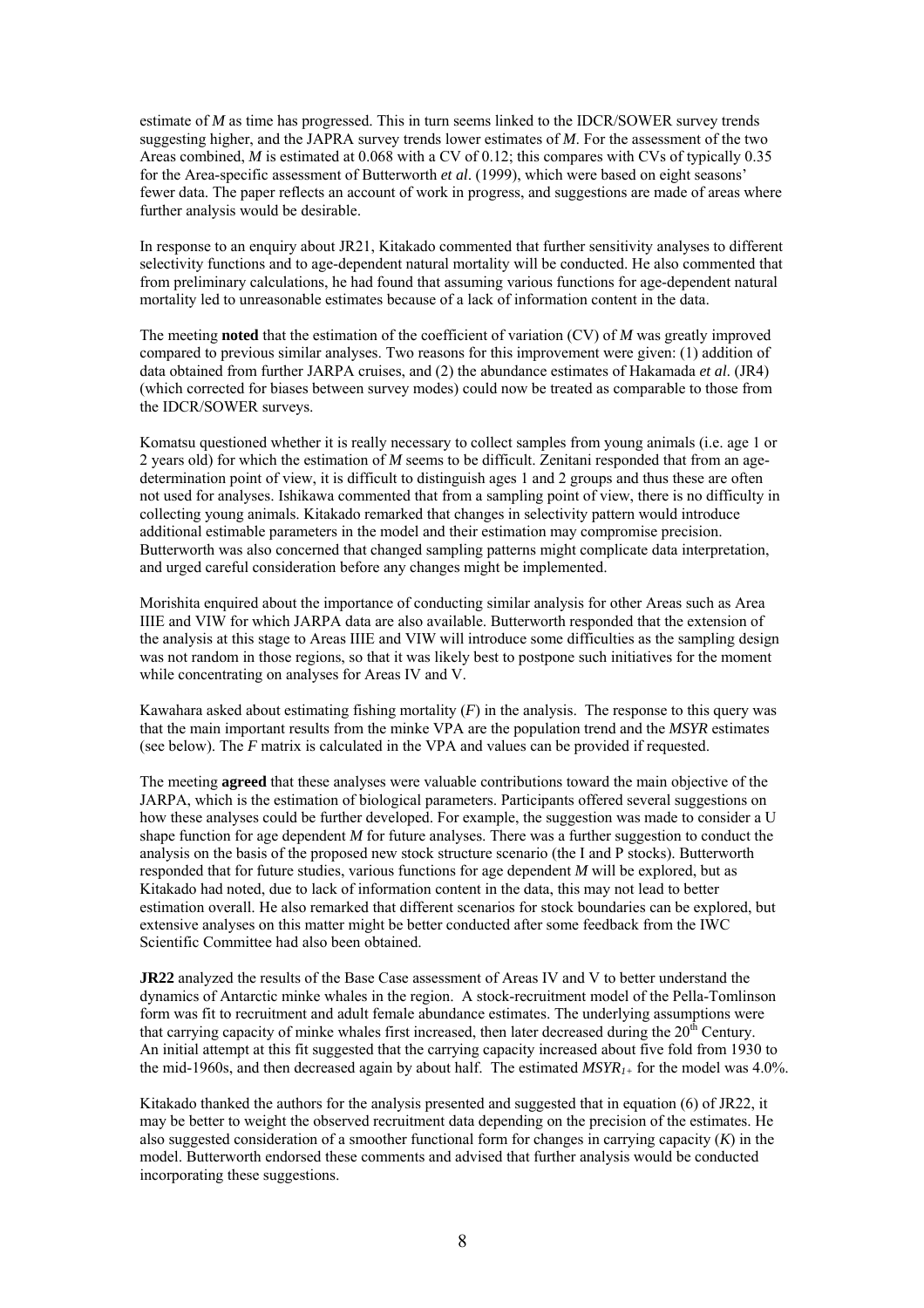Kawahara asked what would be the consequences of taking account of changes in the age at sexual maturity of minke whales by year for the stock-recruitment plot. Butterworth responded that qualitatively, probably the stock recruitment plot shown in Fig. 1b of JR22would stretch toward the upper left side, in better agreement with the stock-recruitment function suggested. This would be examined in further analyses.

The meeting was **pleased** to note that the approach in JR22 allowed for estimation of *MSYR*.

# 7.2.3 Summary of results

Incorporation of inter-mode calibration factors (cf. Haw, 1991) in design-based estimation (JR4) of minke whale abundance from JARPA sighting surveys provides results that are comparable with those from IDCR/SOWER surveys. The model-based abundance estimates (JR20) are appreciably lower, but do not explicitly allow for the possibility of inter-mode differences; the meeting **recommended** that possibilities to make such allowance in the model-based approach be investigated to ascertain whether this would lead to comparability between the results of the two approaches. Estimated annual increase rates in abundance from the design-based results, together with associated 95% confidence intervals, are 0.3% [-4.6%; 3.9%] for Area IV and 2.5% [-1.4%; 6.2%] for Area V, i.e. not significantly different from zero, but also not excluding either positive or negative trends.

 Time series of biological parameter values were reported on a biological stock basis, as requested by the mid-term JARPA review meeting (specifically for the I and P stocks, with their boundary set at 165°E – see section 7.1.3). Some significant differences between the stocks were reported, and there were significant recent increases in the age at physical maturity. Consistent with this, an examination of the transition phase in earplugs for Area IV suggested a slight increase after the 1970 cohort following an earlier appreciable decline.

 Two different methods for estimating age-independent natural mortality *M* from catch-at-age and abundance data provided comparable results. The VPA method, for example, estimates *M*=0.068 (CV=0.12) if both Areas IV and V are assessed in combination. The meeting **noted** that this reflects much greater precision than obtained from earlier analyses, in part because of the further data now available. The VPA results all broadly reflect both recruitment and abundance increasing until about 1970, and then declining. Initial fits of these results to a population model suggest that carrying capacity for minke whales must have first increased, but subsequently declined during the  $20<sup>th</sup>$  Century, and also allow *MSYR* to be estimated. The meeting **noted** that the results reported reflected work in progress, and identified the desirability of conducting VPA calculations assuming two stocks with a 165°E boundary.

 The meeting also **noted** the broad consistency between trends in some biological parameters and in abundances predicted by VPA models, as discussed further under section 8 below.

# **7.3 Role of whales in the Antarctic marine ecosystem**

7.3.1 Krill consumption and body condition of Antarctic minke whale

In **JR8** feeding habits and prey consumption of Antarctic minke whales were examined using stomach content data collected in JARPA. A total of ten prey species, including one amphipod, four euphausiids and five fish species were identified. Antarctic krill (*Euphausia superba*) was the most important prey species throughout the survey period. The analyses of prey digestion showed that whales tended to feed on prey in the early morning and late evening. Daily prey consumption for the Antarctic minke whale was estimated using two methods: a direct method (diurnal changes of stomach contents mass) and an indirect method (energy requirements). Daily consumption estimates were similar between the two methods and ranged from 3.6 to 5.3 % of body weight. Annual consumption of Antarctic krill from the 1990/2000 to the 2002/03 season was calculated as being equivalent to 4% and 26 % of the krill biomass in Areas IV and V, respectively. These results indicate that Antarctic minke whales are one of the dominant top-predator species in Areas IV and V.

It was noted that the decreasing trends in the mean mass of stomach contents was consistent with results that showed that the age at sexual and physical maturity has stabilized and then increased in recent years. In response to a question from Ohsumi on why minke whales occur in the Ross Sea, a region with low food availability, Tamura responded that this paradox is still unresolved. Vikingsson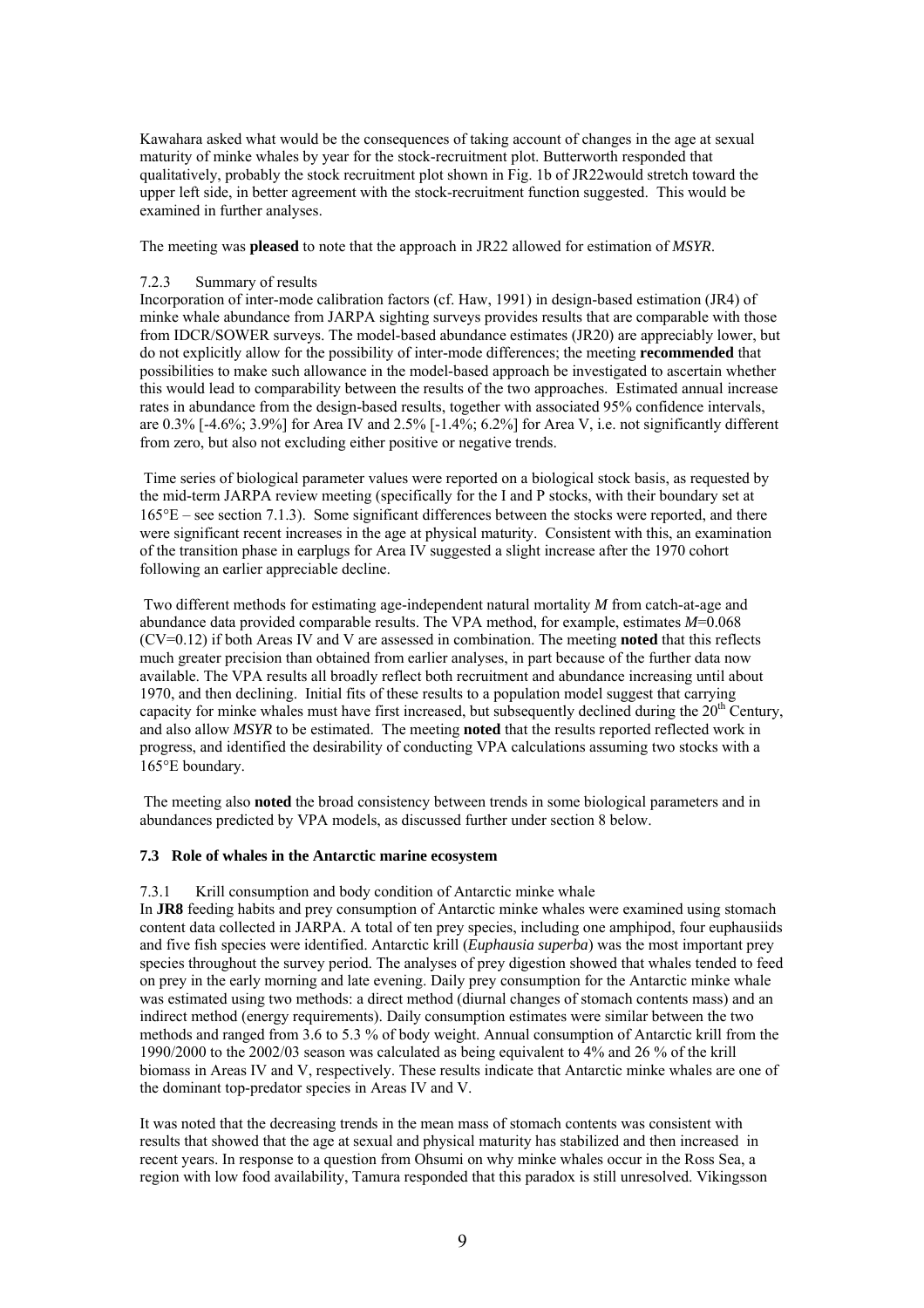noted that energy intake, and consequently consumption estimates by the indirect method, might be underestimated if residence times in the Antarctic exceed the four month period (December-March) covered in the study. It was suggested that an index related to the mean mass of stomach contents should be defined to assess changes in food availability. Currently, daily food consumption is estimated over combined areas because available samples are not sufficient to allow estimation by area.

Because area specific daily consumption rates are important to understand the change in food availability to Antarctic minke whales, the meeting **agreed** that this aspect should be considered in future analyses.

**JR9** presented an analysis of recent trends in blubber thickness and factors that affect this thickness in Antarctic minke whales for both mature males and pregnant females in Areas IV and V. The results showed that a decrease of blubber thickness occurred over the JARPA survey period. This indicated that food availability for those minke whales has decreased over this survey period, quite possibly caused by either or a combination of intra- and inter-species competition among baleen whales.

The appropriate part of the animal at which to measure blubber thickness of baleen whales was discussed. Previous JARPA workers examined several body parts for blubber thickness and concluded that blubber thickness on the lateral side of the body was most practical to measure. The meeting **agreed** that the appropriate part of the body for blubber thickness measurement would be species specific.

**7.3.2** Distribution and abundance trends of Antarctic minke and large (blue, fin and humpback) whales

**JR10** investigated the distribution and abundance of large whales (blue, fin and humpback whales) using JARPA data from 1989/90 to 2003/04. A shift in baleen whale dominance from the Antarctic minke to humpback whales was evident in Area IV. In the 1989/90 season, the biomass of Antarctic minke was higher (382,000 tons) than that of humpback whales (128,000 tons); but 15 years later, in the 2003/04 season, the biomass of humpback (841,000 tons) was twice that of Antarctic minke whales (335,000 tons). Expansion of humpback whale distribution was also observed in Area IV between the earlier (1989/90-1996/97) and the later half of the surveys (1997/97-2002/03). Increases of fin whales were also observed in Areas IIIE and IV. Current abundances of fin whales were estimated as 7,000- 11,000 in the 2001/02 and 2003/04 seasons. A preliminary estimate of the number of fin whales south of 40°S between 35°E and 130°E based on JARPA and Japanese Scouting Vessel (JSV) data was 21,000 (CV=0.27). Abundance of blue whales was still less than 1,000 (biomass: less than 80,000 tons in the JARPA research area. The authors commented that long term cetacean sighting surveys are very important for the management of baleen whales in the Antarctic.

Butterworth suggested that it would be important to investigate differences in the sighting rates of humpback whales 1) between passing and closing modes and 2) between SV and SSV modes using GLM. It is expected that, in comparison to minke whales, the effect for this species would not be strong (because these whales are bigger and hence easier to sight), but the results of such an exercise would be important to provide justification as to why the bias correction is necessary in the case of Antarctic minke whale abundance estimation but not necessary for humpbacks.

It was noted that during the 2004 IWC Scientific Committee meeting, several recommendations for further analyses of abundance of large whales were made (IWC, 2004). The meeting **agreed** that considerable progress has been made in addressing them.

**JR19** presented results of dynamic production model analyses of the West and East Australian humpback breeding populations using the most recent JARPA survey abundance estimates as well as data from Australian coastal surveys. The model incorporated the information on mixing of the two breeding populations on the feeding grounds of Areas IV and V. Best estimates projected under continuing zero harvest indicated that the western population will approach its pristine level in some 10 years, and the more depleted eastern population in 15-20 years.

In the discussion Komatsu remarked that results of the analysis will be affected by how the carrying capacity of humpback whales is defined. Butterworth advised that the context of the analysis is a "single species" one in which humpback population carrying capacities are assumed to remain unchanged over time. Pastene pointed out that the IWC Scientific Committee defined the Western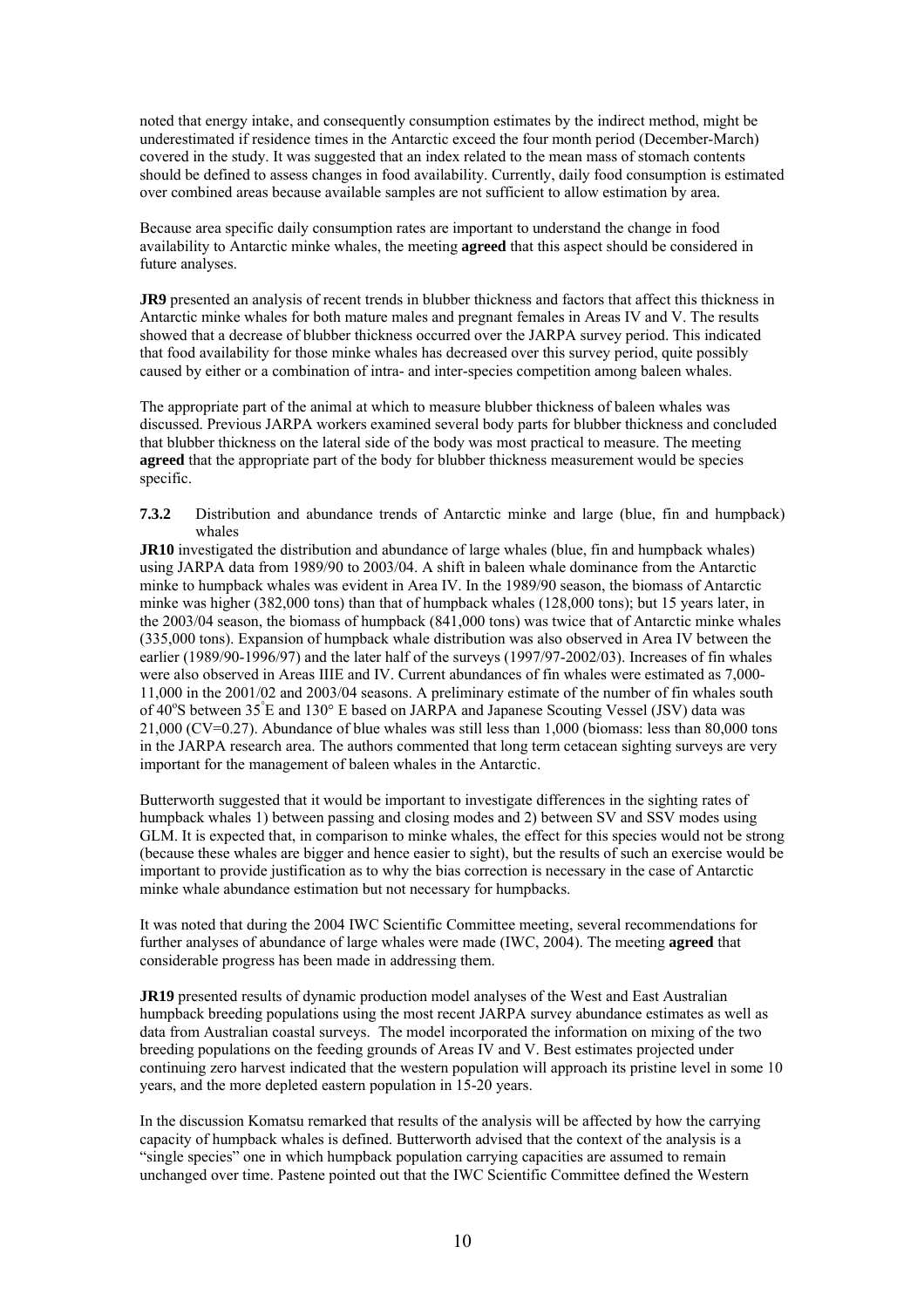Australian breeding stock as "Stock D" and the Eastern Australian breeding stock as "Stock E". He suggested standardizing terminology among the reports.

The meeting **agreed** that the status of the western stock of humpback whales provided a unique opportunity to study changes in biological parameters as a population approaches carrying capacity, with the eastern stock serving as a control.

# **7.3.3** Inter-species relationships

**JR11** presented the results of krill biomass estimation using quantitative echo sounder surveys conducted in JARPA since the 1998/99 season. This is to achieve one of the main objectives of JARPA, which is elucidation of the role of whales in the Antarctic marine ecosystem. The surveys were conducted concurrently with cetacean surveys. Similar biomass estimates were obtained in Area IV in the 1999/2000 (36.4 million t) and 2001/2002 (36.1 million t) seasons. In Area V, biomass estimates in the 2000/2001 (18.7 million t) and in the 2002/2003 (21.0 million t) seasons were similar, but biomass in 1998/1999 (32.3 million t) was higher than for the other two years. Higher biomass in 1998/99 could be explained by seasonal effects and area coverage differences. The biomass in Area IV was higher than in Area V. Regional krill distribution pattern differences in response to the southerly shift of the SB-ACC were observed in Area IV. Because krill biomass surveys in the whole of Areas IV and V were rarely conducted in the past, krill data collected by JARPA provided especially valuable informationto understand krill-baleen whale relationships in the Antarctic.

Butterworth commented that some of the values in the paper had large CVs, so that care should be exercised in arguing evidence for temporal trends. He also raised concerns about target strength and analyses without concurrent species identification. Kim also mentioned some concerns about the large scale survey design and the species identification method for acoustic abundance estimation of small prey species. Murase advised that JARPA and CCAMLR use the same procedures with regard to target strength and species identification of krill. In future surveys species would be identified by conducting concurrent net sampling from the Japanese fisheries research vessel, *Kaiyo-Maru*. This vessel joined JARPA for the first time in 2004/2005, engaging in a krill and oceanographic survey. The outcome of the survey would contribute to improving future JARPA surveys and would address the concerns raised by Butterworth and Kim.

It was noted that the Government of Japan is prepared to provide the *Kaiyo-Maru* on a regular basis for future surveys in the Antarctic. The meeting **agreed** that this will provide an excellent opportunity to conduct ecological and biological research in the area.

The meeting **noted** that density estimate differences between the Australian survey (BROKE) and JARPA could be attributed to either or a combination of 1) actual inter-year fluctuations, and 2) uncertainty associated with survey methodology problems and species identification of krill in JARPA. These differences should be further investigated to attempt a more detailed explanation.

**JR12** assessed the magnitude of food consumptionby Antarctic minke, humpback and fin whales, on krill based on data collected by JARPA in Areas IV and V from 1999/2000 to 2002/2003. Three data sets - whale abundance, daily krill consumption rate of whales and krill biomass - were used in the analysis. All data used in this analysis were collected *in situ* except for the daily krill consumption rate of humpback and fin whales because of lack of biological information. Three baleen whales consumed 10-21% and 30-35% of the krill standing stock in Areas IV and V respectively. In Area IV, humpback whales consumed about twice as much krill as Antarctic minke whales. The results indicated that the krill surplus period for Antarctic minke whales in Area IV could now be at an end because of the increase of humpback whales, though this point should be investigated quantitatively in future using multi-species models which included both baleen whales and krill.

Butterworth commented that the overall distribution of fin whales did not overlap exactly with other whales considered in the paper and asked whether their consumption north of 60°S was also primarily krill. In response, advice was provided that fin whales north of this latitude also consumed other euphausid species, but that for the area south of 60°S the assumptions of the paper were reasonable.

**JR 23** introduced a multi-species predator-prey model of whales, seals and krill in the Antarctic that is currently being developed, and illustrated some example results that had been obtained from the model. Due to limited time, sensitivities of model outputs to various input parameter values and functional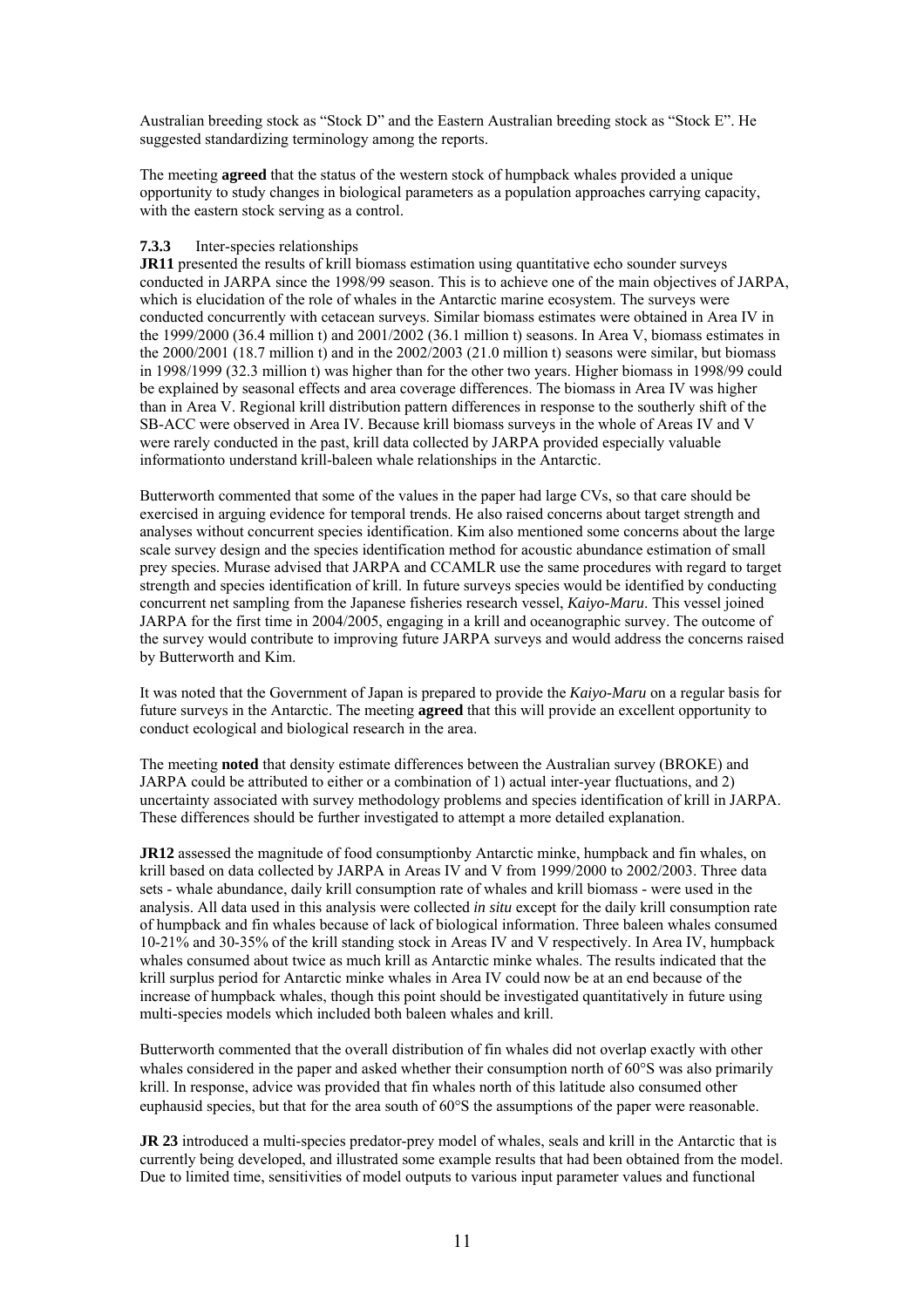response forms have not yet been investigated. This is planned for future work. Preliminary results show the possible role of predator-prey interactions in influencing the dynamics of the Antarctic species considered in the model.

It was suggested that consideration be given to including some of the biological parameters that were obtained by JARPA in the model in future work. Mori responded that currently the biological parameters used in the model were static but she would try to use dynamic biological parameters in the model in future. Butterworth suggested that it is premature to include those parameters in the model at this stage: the current model uses a simple age-aggregated approach, and advance to age-structured models which could take explicit account of such changes would better first await more progress with the simpler form. The meeting **encouraged** the further development of multi-species models.

# 7.3.4 Summary of results

Feeding studies conducted during JARPA have confirmed Antarctic krill as the main prey of minke whales, which in their turn remain a major predator of krill. However the mean mass of minke whale stomach contents has declined appreciably over recent years, and there has been a coincident decrease in blubber thickness. Results from pollutant studies (see item 7.4.1) are also consistent with a recent decline in per capita food consumption by minke whales.

 Estimates of abundance from JARPA surveys indicate increases in both humpback and fin whale populations, and population modeling of humpbacks taking account also of the results from coastal surveys suggests that the breeding stock off Western Australia (stock "D" as defined by the IWC) has already recovered to its MSY level.

Contrary to the situation at the start of the JARPA progam, estimates of krill consumption in recent years by humpback whales in Area IV now exceed those for minke whales. Acoustic estimates of krill biomass have been obtained during recent JARPA surveys, and estimates of krill consumption by minke, fin and humpback whales constitute an appreciable fraction of the krill abundance estimates obtained.

Taken together, these results are indicative of possible growing competition for krill amongst the baleen whale species in the region covered by the JARPA program. Initial multi-species population modeling studies (which implicitly incorporate such competitive effects) are able to broadly reproduce the various Antarctic whale population trends indicated by sighting surveys. These models need to be developed further to ascertain whether closer correspondence can be attained, and hence whether such approaches might have utility as predictive tools for management purposes.

The meeting **emphasized** the value of the availability of the research vessel *Kaiyo Maru* for mesoscale studies.

# **7.4 Effects of the environmental changes on cetaceans**

# 7.4.1 Pollutant analysis

In **JR13** the concentrations of Mn, Fe, Cu, Ni, Zn, Cd, Hg, and Pb were reported from the liver and prey species (krill) from the stomach contents of Antarctic minke whales taken from Antarctic Areas IV and V during the 1988/89 to 2002/03 seasons. The ranges of concentrations for each compound were, in µg/g wet wt: Mn, 1.4-7.4; Fe, 1.6-10591; Ni, <0.1-0.1; Cu, 3.1-10; Zn, 18-103; Cd, 0.10-66; Hg, 0.004-0.43, Pb, <0.3-0.5. The levels of essential elements, such as Mn, Cu and Zn, in Antarctic minke whales were comparable to those of other baleen and toothed whales in the Northern Hemisphere. Hepatic Hg levels for Antarctic minke whales were one order of magnitude lower than other baleen whales in the Northern Hemisphere, while their Fe levels were one order of magnitude higher than for other whales elsewhere in the world. Hepatic Pb and Ni levels were close to the lower limit of detectability. There were remarkable sex differences for hepatic Fe levels for Antarctic minke whales. Before the 1995/96 season, no correlation with age was evident for Fe, Cd and Hg concentrations in livers. However, in recent years, these concentrations showed increases with age. Small changes of accumulation in Antarctic minke whales could be detected in the early 1990's.

During discussion it was noted that obtaining separate values of methyl mercury and ionic mercury concentrations would be informative. It was pointed out that while methyl mercury is toxic and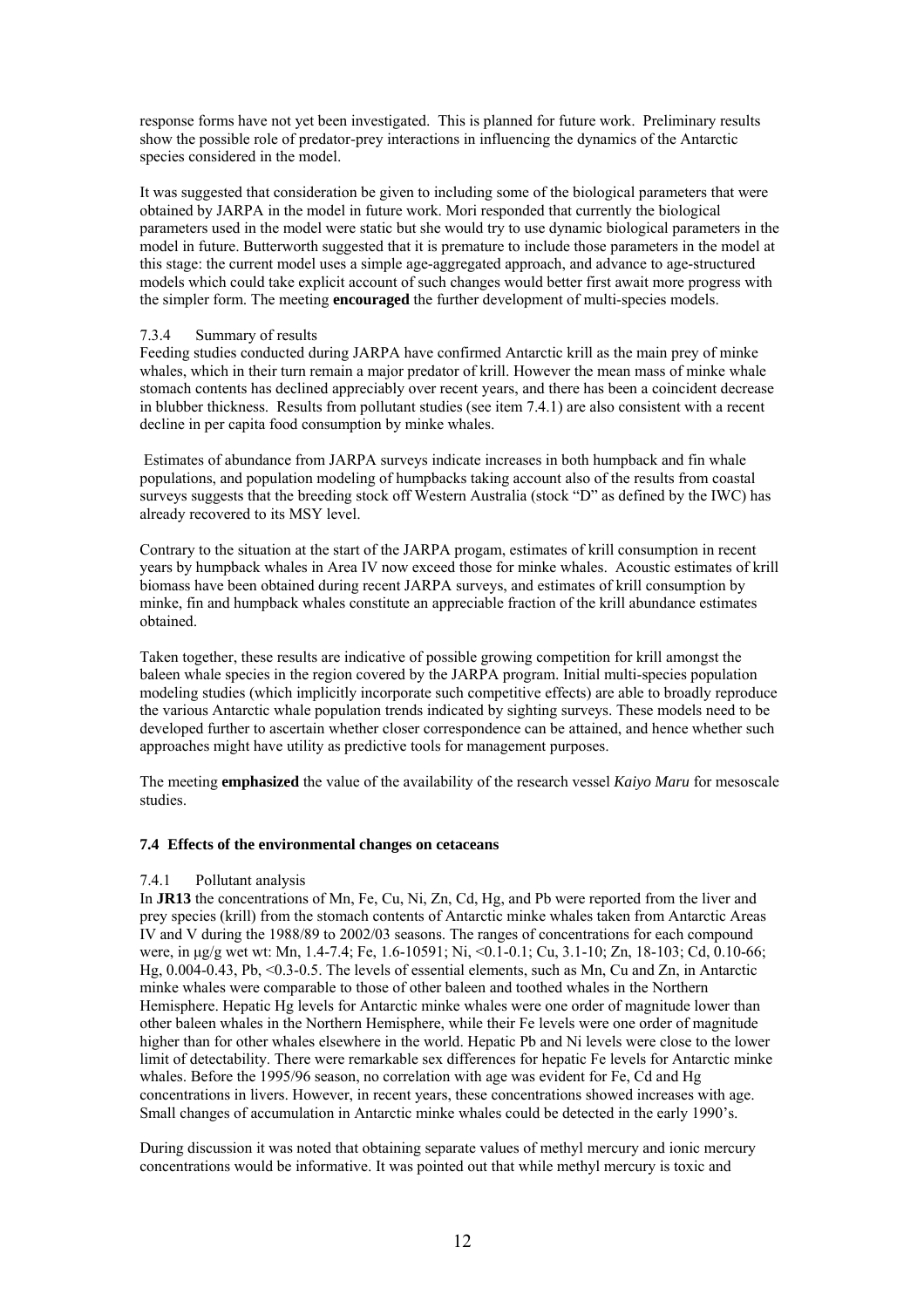accumulates in e.g. brain tissue, the ionic form of mercury is secreted by the kidney and does not represent a threat.

The global distribution and long range transport of mercury in the environment was discussed. Because of the transport of Atlantic deep water from the North Atlantic to the upwelling zone in the Antarctic, it was suggested that the low values of Hg may only represent a delay compared to the relatively higher concentration of Hg in the Northern Hemisphere. In response, it was explained that airborne particle dispersion is the most important way of dispersing mercury in the environment, and following the industrial revolution there was a rapid increase in mercury concentrations over large geographic regions. However, Antarctica remained little influenced, and the remoteness from industrial centers and the patterns of atmospheric circulation systems therefore seem to be the main reason for the continued low concentration of mercury in Antarctic minke whales. It is therefore reasonable to assume that Hg concentrations in Antarctic minke whales will continue to be very low.

**JR14** examined environmental changes in the Antarctic Ocean through analysis of concentrations of organochlorines (PCBs, DDTs, HCHs, HCB and CHLs) in blubber tissues of mature male Antarctic minke whales (from 21 to 25 years) from the Antarctic Areas-IV and V. The ranges of concentrations for each compound were, in ng/g fat wt: PCBs, 44.8-88.7; DDTs, 29-340; HCHs, 0.20-4.3; HCB, 75- 430; CHLs, 10-120. Residue levels of PCBs, and DDTs in blubber of Antarctic minke whales from the Southern Ocean were apparently lower than those levels in other baleen whales from middle latitude areas. Significant regional differences between Areas IV and V were observed in PCBs, HCHs, HCB and CHLs levels in Antarctic minke whales. Furthermore, their HCHs and HCB levels decreased significantly over the 1988/89 to 2002/03 austral summer seasons. The directions of trends in PCB and DDT levels are unclear over the 1988/89 to 2002/03 austral summer seasons, suggesting that the trends in levels of organochlorins may be near a turning point in the Antarctic Ocean.

The mechanisms for the very low concentrations in Antarctic minke whales compared to most other cetaceans globally were discussed. It was pointed out that organochlorines (OC's) enter cetacean tissues mainly through the food web. Therefore, both the pristine conditions of the Antarctic feeding grounds due to the remoteness from sources of OC pollution, and the feeding ecology of Antarctic minke whales may contribute to the low OC levels recorded in the tissue of whales sampled in the JARPA program. While toothed whales and minke whales in other areas feed at higher trophic levels on a mixed diet including e.g. fish, the Antarctic minke whales are at a low trophic level and feed only on planktonic crustaceans. The effect of feeding on low trophic levels is also shown by the low OC levels recorded in the plankton-feeding bowhead whales off the North Slope of Alaska.

It was further pointed out that not all OCs are toxic to humans, and that it is important to present values for the different compounds included in the analysis.

The OC concentrations (except for DDTs) in Antarctic minke whales from Area IV (1987/88 to 2001/02 seasons) were significantly higher than those recorded from Area V (1988/89 to 2002/03 seasons), and the possibility of using contaminants as a supplement to stock identification evaluations was suggested. In response it was pointed out that stock identification requires larger sample sizes and that OC analyses are expensive and time consuming.

#### 7.4.2 Environmental changes examined through oceanographic analysis

In **JR15** oceanographic observation data obtained by JARPA were analyzed to clarify physical oceanographic conditions in the JARPA area as a basis for understanding of characteristics of the habitat of whales. Accumulated XBT, XCTD and CTD data were stored in the HydroBase format and utilized to describe the oceanographic features of the JARPA area. The Southern Boundary (SB) of the Antarctic Circumpolar Current was clearly observed as a 0ºC temperature contour line on the 27.6 sigma-theta isopycnal surface. It is evident that the position of the SB is controlled by major features of bottom topography such as the Kerguelen Plateau and the Pacific-Antarctic ridge. The analyses presented evidence for year-to-year variations in oceanographic conditions, including large year-toyear meridional shifts of the SB that were found east of the Kerguelen plateau. The JARPA data also provided new evidence of Antarctic Bottom Water formation in the Prydz Bay region. Comparison between the JARPA data and satellite-derived chlorophyll distribution indicates that the intensity of the wintertime cooling determines the primary productivity south of the SB in the following seasons.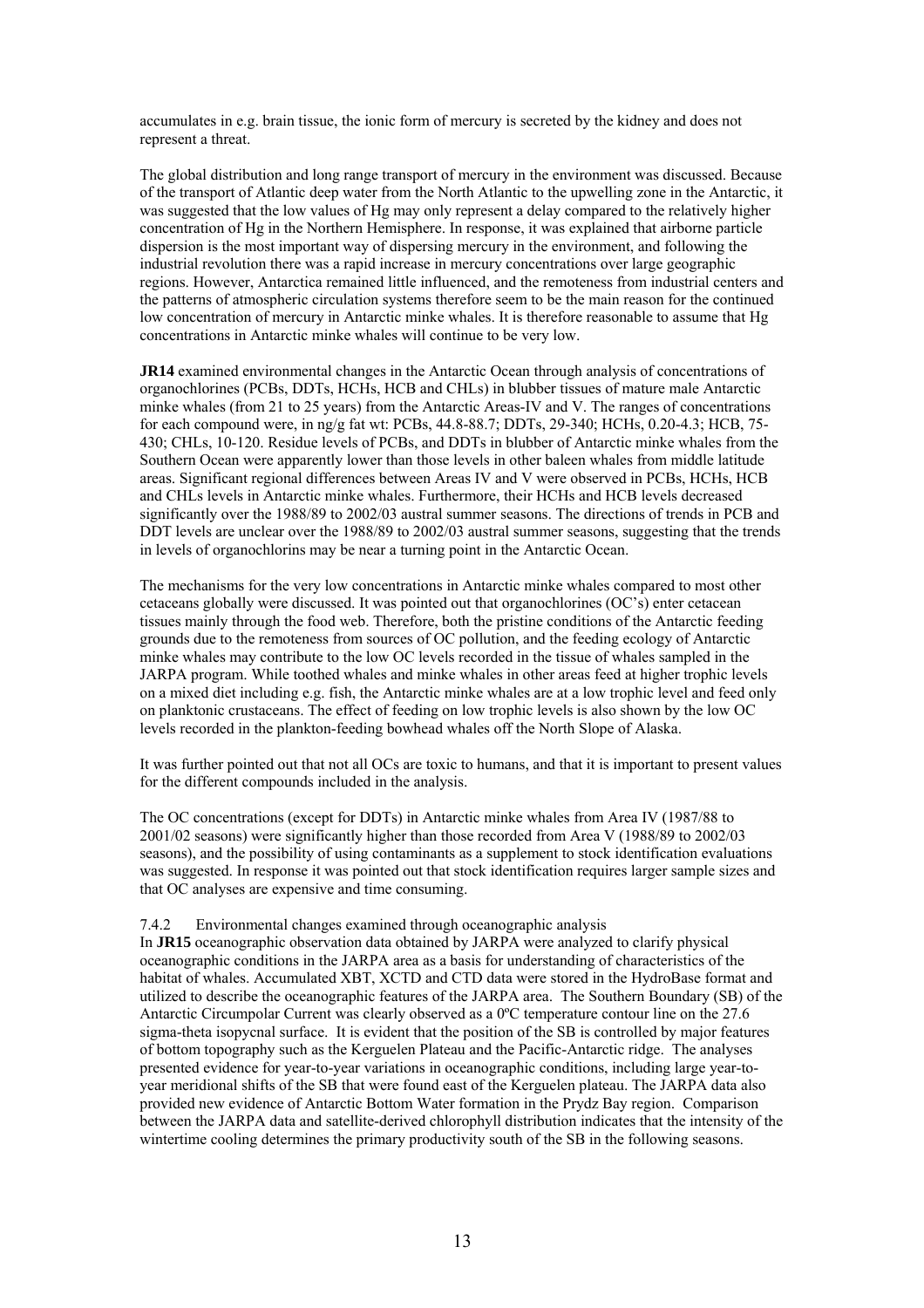In the discussion it was pointed out that the surveys were primarily designed to study minke whales and the cruise lines therefore were not ideal for exploration of oceanographic conditions. However, the oceanographic data have revealed some interesting results, e.g. it was demonstrated that El Nino events could be traced into Antarctic SST and temporarily impact the distribution of minke whales. It was noted that this information could be used to explain observed temporal differences in minke whale abundance. Continuation of the oceanographic studies was therefore encouraged as a supplement to collection of abundance estimation data.

In a discussion of the possibilities of using oceanographic conditions to define stock boundaries, it was demonstrated that the position of the southern boundary of the Antarctic Circumpolar Current is controlled by the bottom topography: the current runs near the continent west of 150°E and then moves away from the continent at about 150°-165°E following the Pacific Antarctic Ridge. These longitudes coincide with the stock boundary for Antarctic minke whales suggested by genetic data.

# 7.4.3 Summary of results

The meeting **noted** that the most important findings of the environmental studies were the following:

- The bottom topography may contribute to the explanation of minke whale stock boundaries through its effect on the southern boundary of the Antarctic Circumpolar Current.
- While Fe showed very high concentration in Antarctic minke whales, the Hg values were very low.
- The concentrations of OC in Antarctic minke whales were also documented to be very low, also in comparison with concentrations recorded in minke whales harvested in other geographic areas.

These results provided evidence of changes in the Antarctic cetacean habitat (the biological environment), which supplement the growing evidence of density dependent responses in the minke whale population. These observations are possibly related to intra- and inter-specific competition for a single food resource (krill). The meeting **emphasized** the importance of further studies of minke, humpback and fin whale abundance, distribution and feeding ecology with concomitant continued monitoring of biological and physical oceanography.

# **7.5 Other results**

**7.5.1** Stock structure of humpback and fin whales

**JR16** presented the results of mtDNA and microsatellite (humpback whale only) analyses conducted on the biopsy samples of 287 humpback and 23 fin whales obtained during JARPA surveys. The humpback whale samples from their feeding grounds were grouped according to the stock distribution in the feeding grounds proposed by the IWC Scientific Committee's comprehensive assessment of the species. Analysis of mtDNA control region sequences clearly discriminated the Stocks C, D, E, F and G on the feeding grounds. However, analysis of the six microsatellite loci failed to discriminate these stocks, although some degree of genetic heterogeneity among the samples was evident. These results suggested a different degree of fidelity to breeding areas between females and males. Analysis of mtDNA suggested that the historically mixed sector between the Stocks D and E at 110-130°E was occupied in recent years mostly by the D stock. For the fin whales, the level of observed mtDNA diversity was similar to that for the Antarctic minke whales. No significant differences were found when comparing fin whales from Areas III+IV and V that correspond approximately to the Indian and western South Pacific Oceans populations respectively. However the lack of observed differences in this study could be due to the small number of samples available.

The meeting welcomed this contribution. Walloe commented on possible differences in the pattern of stock structure between North Atlantic and Southern Hemisphere humpback whales. He noted that structure in the Antarctic was more evident in mtDNA than microsatellites. Pastene responded that site fidelity to either feeding, breeding, or both areas is less in males than in females, resulting in more structure in mtDNA than in microsatellites.

Butterworth remarked that results in this paper are broadly consistent with those in JR19. He further suggested the use of biopsy samples from lower latitudes, if available. Pastene responded that a limited number of mtDNA control region sequences from the D and E stocks are available from low latitudes and that these will be used in future analyses.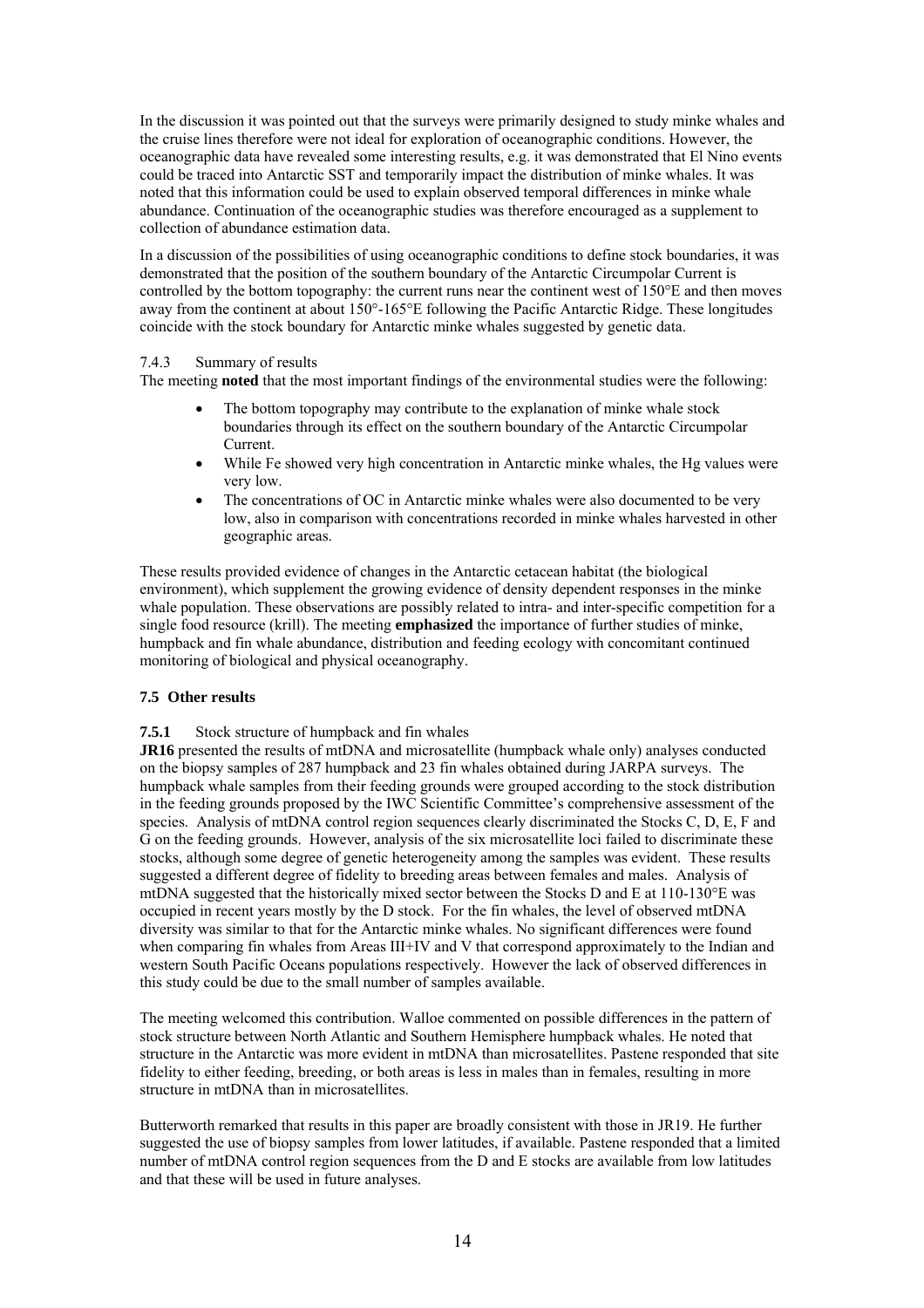Miyashita asked whether there was any photo-id matching based on JARPA material. Pastene responded that there had been two matches thus far, one between photos taken from eastern Australia and Area V and the other from IDCR/SOWER and JARPA surveys both in Area VI.

# 7.5.2 Other

No matters were raised under this Agenda item.

# **8. OVERVIEW OF RESULTS AND IDENTIFICATION OF FUTURE RESEARCH NEEDS**

**JR17** discussed changes in the Antarctic minke whale stocks based on various results from JARPA including the age at sexual maturity, growth curve, blubber thickness, prey consumption, and ADAPT-VPA assessments as well as results from research on mercury accumulation.

Following discussion of JR17, the meeting **agreed** that, viewed broadly, results from JARPA are consistent with the behaviour to be expected of baleen whale populations competing for a dominant single food resource, krill. Studies that allow extrapolation back to the middle decades of the last century suggest that minke whales increased coincident with the reductions in the populations of larger baleen whales that were subject to heavy whaling pressure. However, it seems that from about 1970 this situation began to change; some commercial catches of minke whales took place and, as the larger baleen whale species started to recover, there are indications that there have been consequent negative impacts on minke whales. JARPA has, over the period of the program, provided data from a number of studies which are all broadly consistent with this inference. For example:

- abundance estimates from surveys indicate appreciable increases in humpback and fin populations; •
- population models incorporating survey abundance estimates and catch-at-age data indicate some decline in minke whale recruitment;
- the age at physical maturity for minke whales has increased;
- a number of indicators, including weights of stomach contents and measures of blubber thickness, confirm deterioration in feeding conditions for minke whales; and
- annual consumption of krill by baleen whales contributes an appreciable fraction of estimated krill abundance.

This provides strong qualitative evidence that competition for prey (krill) plays an important role in the dynamics of the Antarctic ecosystem. Modelling studies need to be developed further to ascertain whether such competitive effects alone can fully explain the trends observed, or perhaps there is a need to postulate environmental shifts in addition. Nevertheless, the meeting **agreed** that the results obtained provide clear support for the need to take species-interaction (ecosystem) effects into account in understanding the dynamics of the baleen whale species in the Antarctic ecosystem, and in predicting future trends in their abundance and population structure. Accordingly, management also needs to be based on ecosystem approaches, rather than upon single species considerations alone, and future data collection plans need to take cognizance of such requirements.

Regarding stock structure the meeting **agreed** that the most parsimonious explanation of the results of JARPA is that there are two minke whale stocks present in the research area. These stocks mix across a soft boundary, which would probably best be placed near 165°E. Further research is necessary to investigate a) whether this mixing region changes from year to year and b) possible additional structure in Area III (e.g. determination of a western boundary for the I stock) (see item 7.1.3). The importance of obtaining samples from low latitudes for developing a clearer genetic delimitation of breeding stocks is **stressed**

The meeting also **agreed** that JARPA has provided valuable information to assist in understanding the physical oceanography in the research area. Bottom topography, and therefore the southern boundary of the Antarctic Circumpolar Current, may contribute to an understanding of minke whale stock boundaries. It is recommended that data collection on physical oceanography and work to examine the relationships with the patterns of distribution of whale stocks and prey be continued.

Overall, the meeting **considered** that JARPA had made good progress in addressing its objectives (see section 5).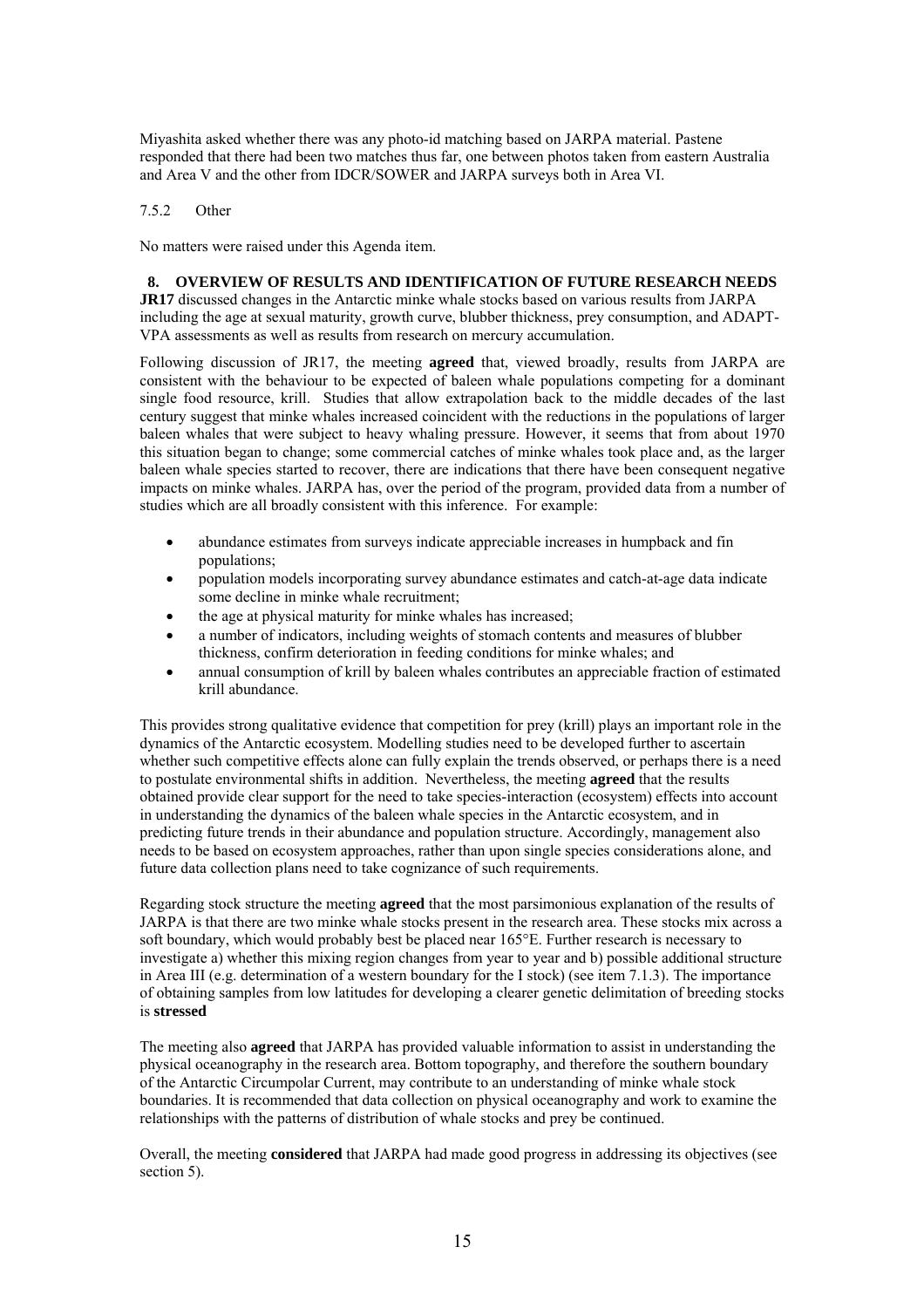In conclusion, the meeting **agreed** that:

- JARPA has collected a very large and consistent date base (Annexes D and E) over a 16-year period, which provides a basis for time series analyses relating whales to the Antarctic environment and the beginning of an ecosystem approach to the management of whale resources in the region;
- JARPA has contributed to the elucidation of biological parameters of minke whales, and improved the understanding of the Antarctic marine ecosystem;
- JARPA has revealed that changes have occurred in the ecosystem since the 1970's, suggesting competition among minke and other large whales; and
- data obtained through this monitoring will contribute to the development of ecosystem models, which are necessary for ecosystem-based management of whales.

The meeting also **agreed** that tasks identified in the midterm review meeting in 1997 (see section 5) had been appropriately addressed and progressed.

#### **9. OTHER**

No matters were raised under this Agenda item.

#### **10. REVIEW OF THE REPORT**

A first draft of the report was available to the meeting. Several editorial suggestions were offered. It was agreed that the rapporteurs should complete the final draft of the report for subsequent distribution among participants via e-mail.

### **11. CLOSURE**

Walloe, on behalf of the foreign participants, thanked the Government of Japan for hosting the meeting and for the hospitality provided. In addition he thanked the Chairman Kato, the rapporteurs Pastene, Mori, Kanda and Murase, and the interpreters Ohta, Kawagishi and Yamagiwa. Hatanaka thanked the Chairman for his efficient conduct of the meeting. He also thanked all participants for their constructive approach to the review of results from the JARPA program and noted that the outcome of this review would be taken into account in the planning of the JARPA II program which will be submitted to the IWC Scientific Committee at the end of March.

#### **REFERENCES**

Butterworth, D. S., Punt, A. E., Geromont, H. F., Kato, H. and Fujise, Y. 1999. Inferences on the dynamics of Southern Hemisphere minke whales from ADAPT analyses of catch-at-age information*. J. Cetacean Res. Manage.* 1(1):11-32.

Haw, M.D. 1991. An investigation into the differences in minke whale school density estimates from passing mode and closing mode surveys in IDCR Antarctic assessment cruises. *Rep. int. Whal. Commn*  41:313–30.

International Whaling Commission. 1998. Report of the Intersessional Working Group to Review Data and Results from Special Permit Research on Minke Whales in the Antarctic, Tokyo, 12-16 May 1997. *Rep. int Whal. Commn.* 48:377-412.

International Whaling Commission. 2003. Report of the workshop on North Pacific common minke whale (*Balaenoptera acutorostrata*) Implementation Simulation Trials. *J. Cetacean Res. Manage*. 5 (Suppl.): 455-488.

International Whaling Commission. 2004. Report of the Scientific Committee. *J. Cetacean Res. Manage.* 6 (Suppl.):1-60.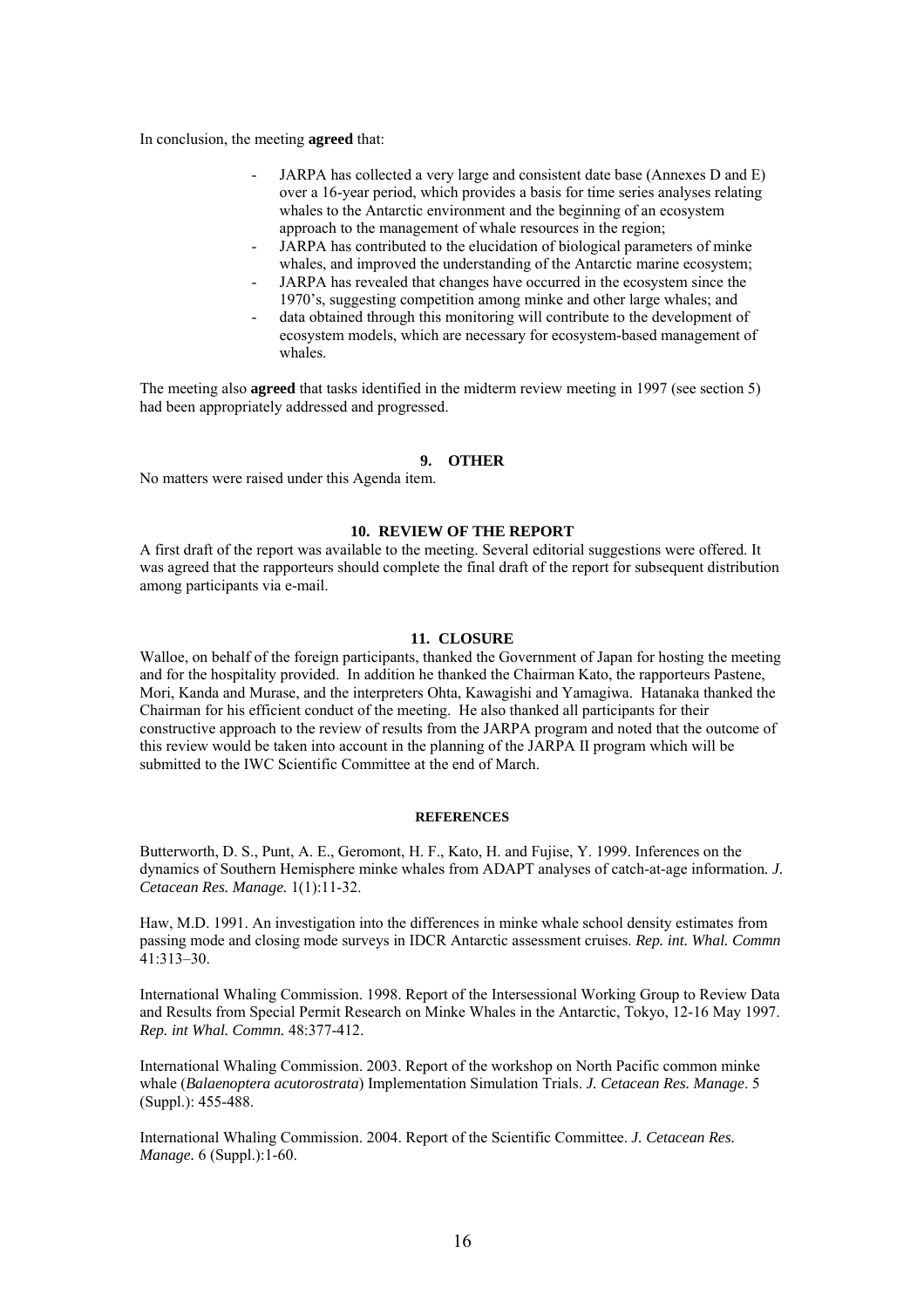Kasamatsu, F., Nishiwaki, S. and Ishikawa, H. 1995. Breeding areas and southbound migrations of southern minke whales *Balaenoptera acutorostrata*. *Mar. Ecol. Prog. Ser.* 119:1-10

Tanaka, S. 1990. Estimation of natural mortality coefficient of whales from the estimates of abundance and age composition data obtained from research catches. *Rep. int Whal. Commn* 40:531–6.

Thompson, R.B., Butterworth, D.S. and Kato, H. 1999. Has the age at transition of Southern Hemisphere minke whales declined over recent decades? *Marine Mammal Science* 15 (3):661-82.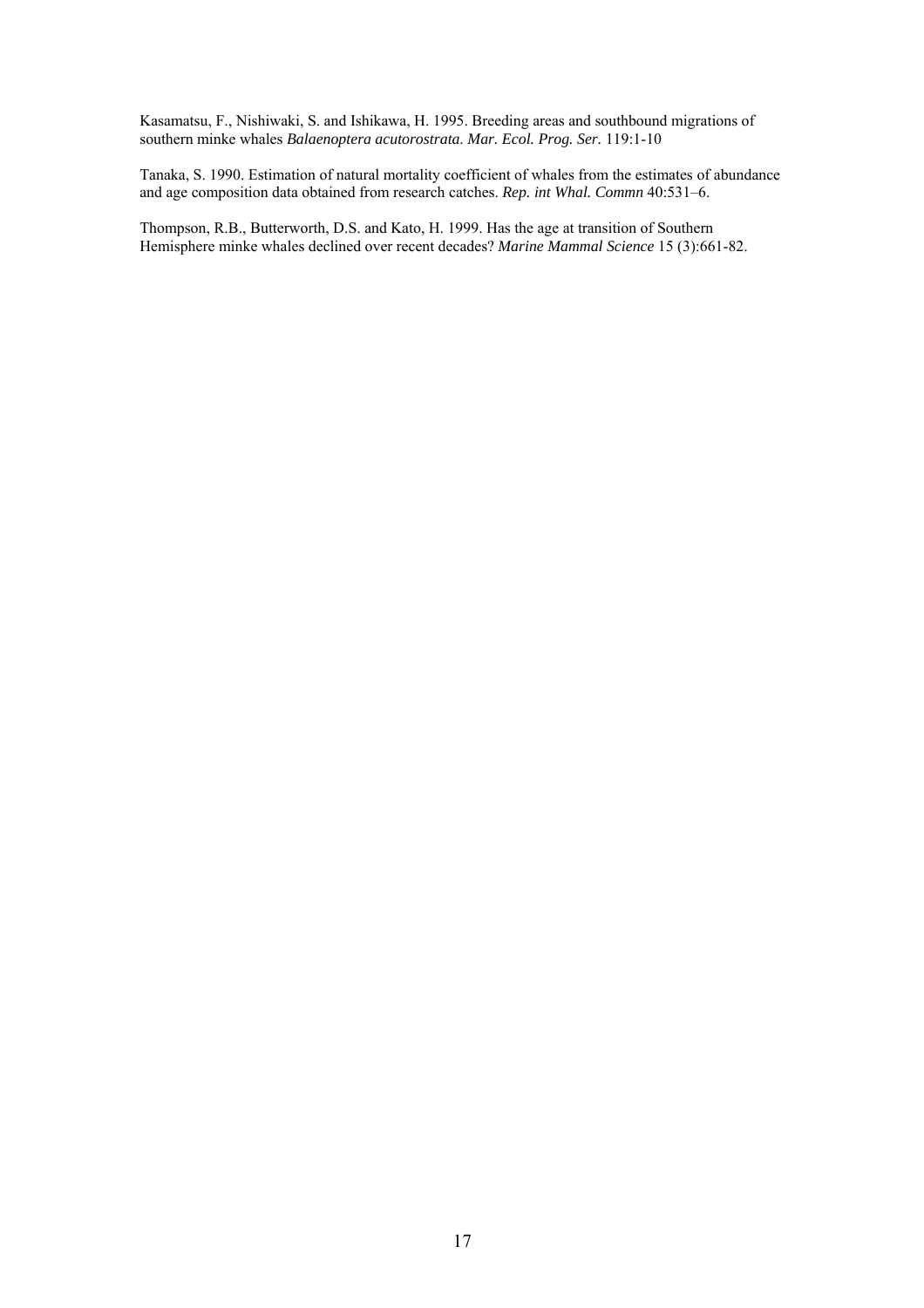Figure 1: Map of the JARPA research area (from JR2).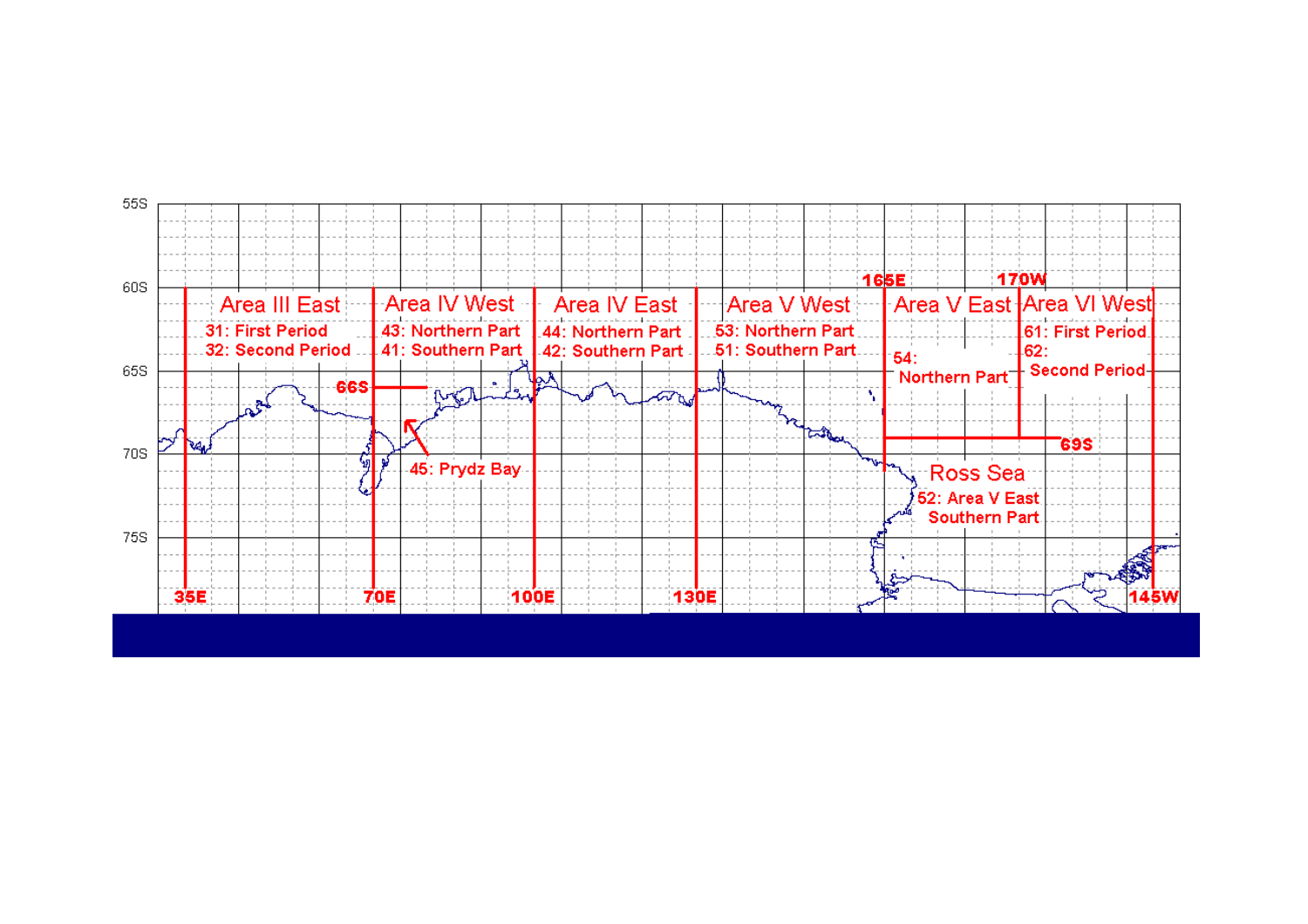#### **Annex A**

#### **List of Participants**

Bando, Takeharu The Institute of Cetacean Research, Japan. Butterworth, Douglas University of Cape Town, South Africa. Fujise, Yoshihiro The Institute of Cetacean Research, Japan. Goodman, Dan The Institute of Cetacean Research, Japan<br>Hachimine, Akira Fisheries Agency, Government of Japan. Hachimine, Akira Fisheries Agency, Government of Japan.<br>Hakamada. Takashi The Institute of Cetacean Research. Japan The Institute of Cetacean Research, Japan. Hatanaka, Hiroshi The Institute of Cetacean Research, Japan. Hester, Frank Technical Advisor to the Government of Grenada. Ishikawa, Hajime The Institute of Cetacean Research, Japan. Kanda, Naohisa The Institute of Cetacean Research, Japan. Kato, Hidehiro National Research Institute of Far Seas Fisheries, Japan. Kawahara, Shigeyuki National Research Institute of Far Seas Fisheries, Japan. Kiwada, Hiroshi The Institute of Cetacean Research, Japan. Kim, Zang Geun National Fisheries Research and Development Institute, Republic of Korea Kitakado, Toshihide Tokyo University of Marine Science and Technology, Japan. Komatsu, Masayuki Fisheries Agency, Government of Japan. Konishi, Kenji The Institute of Cetacean Research, Japan. Mae, Akihiro Fisheries Agency, Government of Japan. Matsuoka, Koji The Institute of Cetacean Research, Japan. Miyashita, Tomio National Research Institute of Far Seas Fisheries, Japan. Mori, Mitsuyo University of Cape Town, South Africa. Morishita, Joji Fisheries Agency, Government of Japan. Moronuki, Hideki Fisheries Agency, Government of Japan. Murase, Hiroto The Institute of Cetacean Research, Japan. Nagatomo, Takanori Fisheries Agency, Government of Japan. Ohsumi, Seiji The Institute of Cetacean Research, Japan. Otani, Seiji The Institute of Cetacean Research, Japan. Pastene, Luis The Institute of Cetacean Research, Japan. Rambally, Jeannine Ministry of Agriculture, Forestry, Fisheries and the Environment, St. Lucia. Rerambyath, Guy Anicet IWC Commissioner for Gabon, Gabon Suga, Toshio Tohoku University, Japan. Tamura, Tsutomu The Institute of Cetacean Research, Japan. Tanaka, Eiji Tokyo University of Marine Science and Technology, Japan. Tanaka, Syoiti The Institute of Cetacean Research, Japan. Tominaga, Haruo Fisheries Agency, Government of Japan. Vikingsson, Gisli Marine Research Institute, Iceland. Walløe, Lars University of Oslo, Norway. Yasunaga, Genta The Institute of Cetacean Research, Japan. Zenitani, Ryoko The Institute of Cetacean Research, Japan.

**Observers** 

Bjørge, Arne Vice-chair, IWC Scientific Committee.

**Interpreters** Kawagishi, Rei Ota, Midori Yamakage, Yoko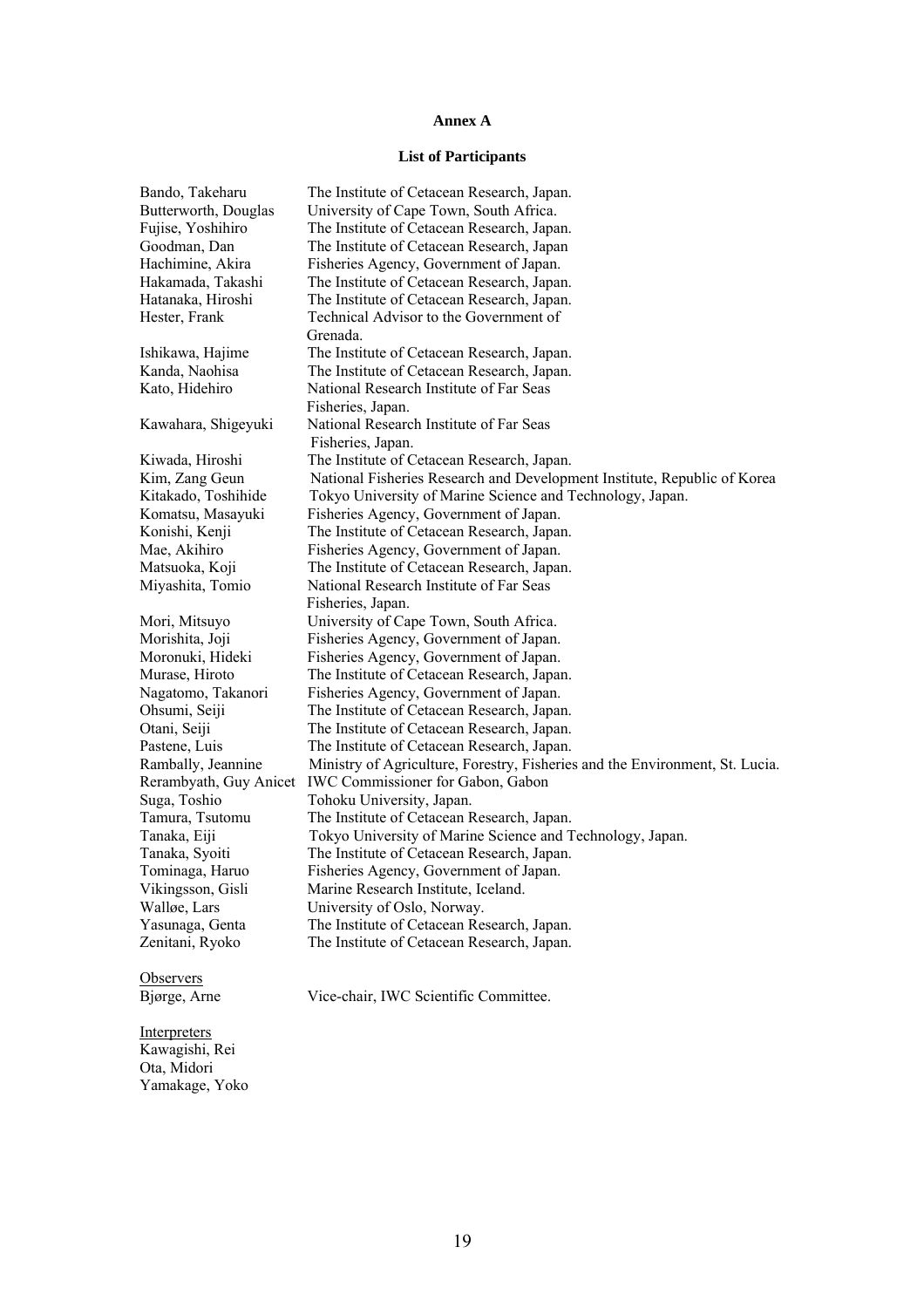# **Annex B**

#### **Agenda**

- 
- 1. Election of Chair<br>2. Election of rappo Election of rapporteur
- 3. Adoption of the agenda
- 4. Review of documents
- 5. Review of JARPA research objectives
- 6. Review of JARPA survey procedure and data collected
	- 6.1 Survey procedure
	- 6.2 Data collected
- 7. Review of results in the light of JARPA objectives
	- 7.1 Stock structure of Antarctic minke whale
		- 7.1.1 Genetic analyses
		- 7.1.2 Non-genetic analyses
		- 7.1.3 Summary of results
	- 7.2 Biological parameters of Antarctic minke whale
		- 7.2.1 Unbiased estimation of abundance and trends
		- 7.2.2 Estimation of biological parameters<br>7.2.3 Summary of results
		- Summary of results
	- 7.3 Role of whales in the Antarctic marine ecosystem
		- 7.3.1 Krill consumption and body condition of Antarctic minke whale
		- 7.3.2 Distribution and abundance trends of Antarctic minke and large (blue, fin and
		- humpback) whales
		- 7.3.3 Inter-species relationships<br>7.3.4 Summary of results
		- Summary of results
	- 7.4 Effects of environmental changes on cetaceans<br>7.4.1 Pollutant analysis
		- 7.4.1 Pollutant analysis<br>7.4.2 Environmental cha
		- 7.4.2 Environmental changes examined through oceanographic analysis
		- Summary of results
	- 7.5 Other results
		- 7.5.1 Stock structure of humpback and fin whales
		- 7.5.2 Other
- 8. Overview of results and identification of future research needs
- 9. Other
- 10. Review of the report
- 11. Closure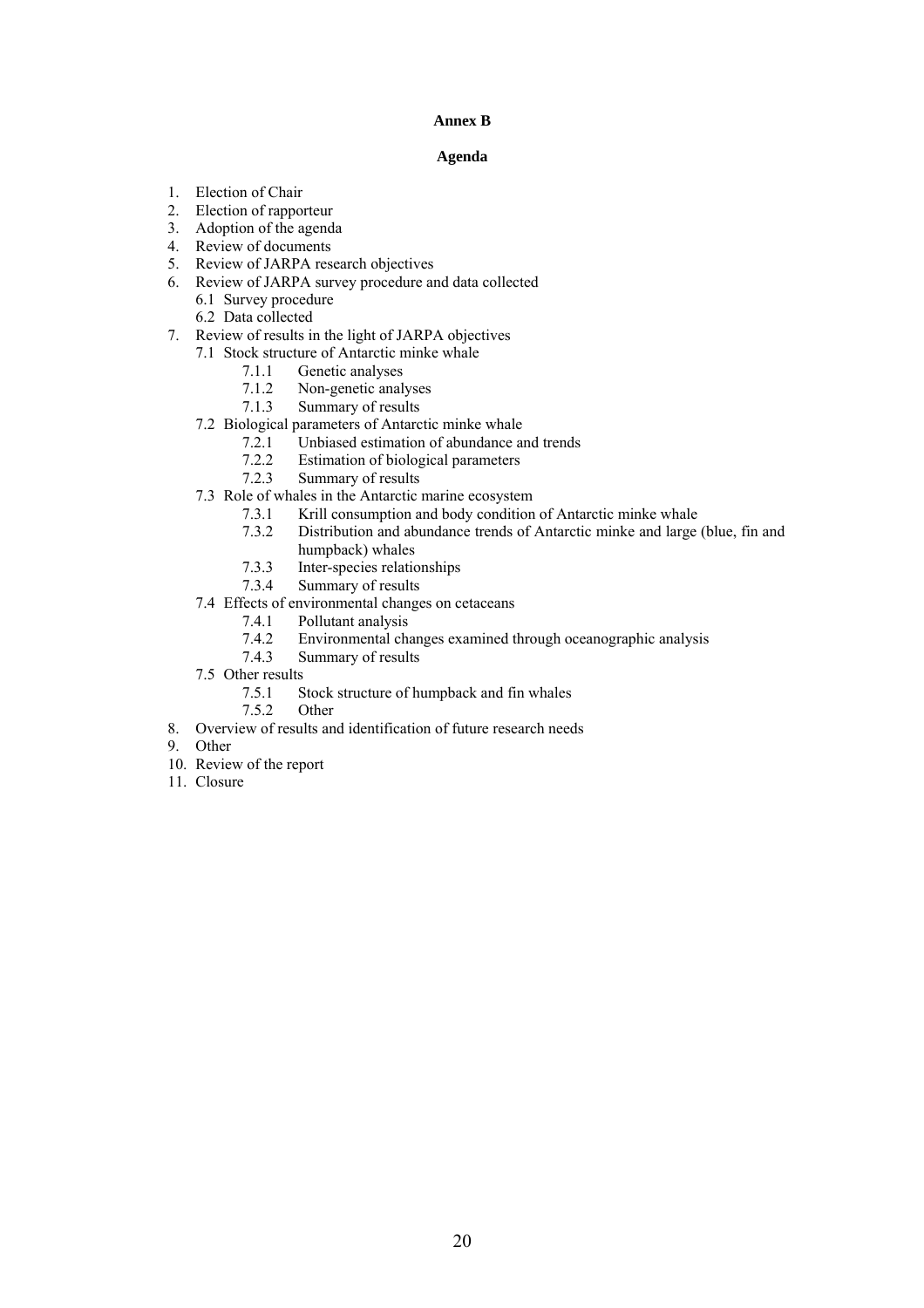#### **Annex C**

#### **List of Documents**

JA/J05/JR1. Hatanaka, H., Fujise, Y., Pastene, L.A. and Ohsumi, S. Review of JARPA research objectives and update of the work related to JARPA tasks derived from the 1997 SC meetings.

JA/J05/JR2. Nishiwaki, S., Ishikawa, H. and Fujise, Y. Review of general methodology and survey procedure under the JARPA.

JA/J05/JR3. Pastene, L.A., Goto M., Kanda, N., Bando, T., Zenitani, R., Hakamada, T., Otani, S. and Fujise, Y. A new interpretation of the stock identity in the Antarctic minke whale (*Balaenoptera bonaerensis*) based on analyses of genetics and non-genetics markers.

JA/J05/JR4. Hakamada, T., Matsuoka, K. and Nishiwaki, S. An update of Antarctic minke whales abundance estimate based on JARPA data, including a comparison to IDCR/SOWER estimates.

JA/J05/JR5. Bando, T., Zenitani, R., Fujise, Y. and Kato, H. Biological parameters of Antarctic minke whale based on materials collected by the JARPA survey in 1987/88 to 2003/04.

JA/J05/JR6. Tanaka, E., Zenitani, R. and Fujise, Y. A point estimate of Natural Mortality Coefficient using JARPA data.

JA/J05/JR7. Zenitani, R. and Kato, H. Long- term trend of age at sexual maturity of Antarctic minke whales by counting transition phase in earplugs.

JA/J05/JR8. Tamura, T. and Konishi, K. Feeding habits and prey consumption of Antarctic minke whales, *Balaenoptera bonaerensis* in JARPA research area.

JA/J05/JR9. Konishi, K. and Tamura, T. Yearly trend of blubber thickness in the Antarctic minke whale *Balaenoptera bonaerensis* in Areas IV and V.

JA/J05/JR10. Matsuoka, K., Hakamada, T. and Nishiwaki, S. Distribution and abundance of humpback, fin and blue whales in the Antarctic Areas IIIE, IV, V and VIW (35°E-145°W).

JA/J05/JR11. Murase, H., Nishiwaki, S., Ishikawa, H., Kiwada, H., Yoshida, T. and Ito, S. Results of the cetacean prey survey using echo sounder in JARPA from 1998/99 to 2002/03.

JA/J05/JR12. Murase, H., Tamura, T., Matsuoka, K., Hakamada, T. and Konishi, K. Preliminary estimation of feeding impact on krill standing stock by three baleen whale species (Antarctic minke, humpback and fin whales) in Areas IV and V using JARPA data.

JA/J05/JR13. Yasunaga, G., Fujise, Y., Zenitani, R., Honda, K. and Kato, H. Yearly trend of trace element accumulation in liver of Antarctic minke whales, *Balaenoptera bonaerensis.* 

JA/J05/JR14. Yasunaga, G., Fujise, Y., Zenitani, R., Tanabe, S. and Kato, H. Spatial and temporal variation in organochlorine contaminants in the Antarctic minke whales, *Balaenoptera bonaerensis.*

JA/J05/JR15. Watanabe, T., Yabuki, T., Suga, T., Hanawa, K., Matsuoka, K. and Kiwada, H. Results of oceanographic analyses conducted under JARPA and possible evidence of environmental changes.

JA/J05/JR16. Pastene, L.A., Goto, M., Kanda, N. and Nishiwaki, S. Genetic analyses on stock identification in the Antarctic humpback and fin whales based on samples collected under the JARPA.

JA/J05/JR17. Fujise, Y., Hatanaka, H. and Ohsumi, S. Changes occurred on Antarctic minke whale stocks in the Antarctic and their ecological implications.

JA/J05/JR18. Mori, M. and Butterworth, D.S. Progress on application of ADAPT-VPA to minke whales in Areas IV and V given updated information from IDCR/SOWER and JARPA surveys.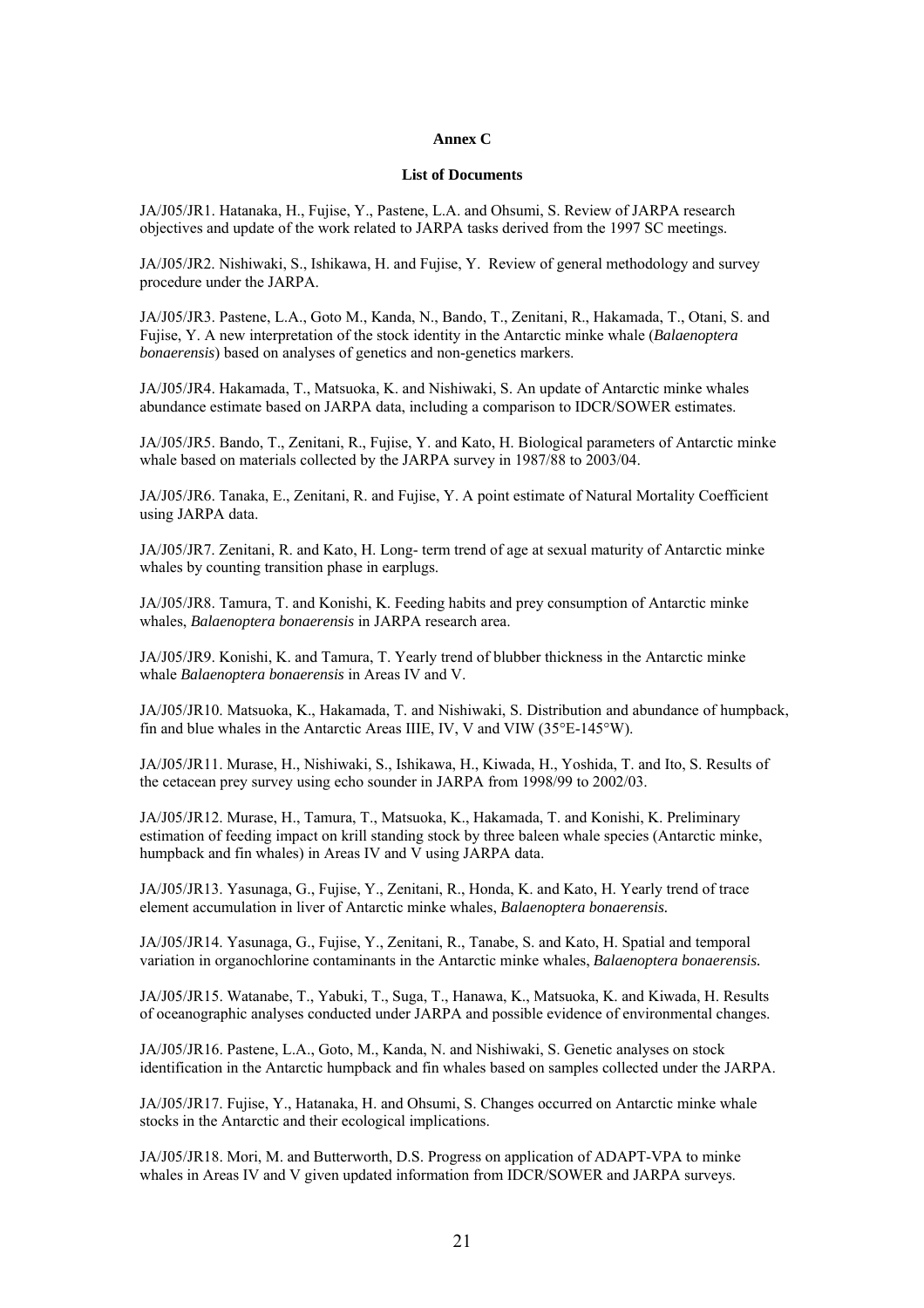JA/J05/JR19. Johnston, S.J. and Butterworth, D. Assessment of the west and east Australian breeding populations of southern hemisphere humpback whales using a model that allows for mixing on the feeding grounds and taking account of the most recent abundance estimates from JARPA.

JA/J05/JR20. Burt, M.L., Hedley, S.L., Marques, F.F.C., Hakamada, T. and Matsuoka, K. Spatial modeling of JARPA survey data in Area V.

JA/J05/JR21. Kitakado, T., Fujise, Y., Zenitani, R., Hakamada, T. and Kato, H. Estimation of natural mortality coefficients for Antarctic minke whales through VPA studies.

JA/J05/JR22. Butterworth, D.S. and Mori, M. Implications of the updated ADAPT-VPA assessments for the dynamics of minke whales in Areas IV and V.

JA/J05/JR23. Mori, M. and Butterworth, D.S. Progress on multi-species modelling in the Antarctic.

#### **For information Papers**

For information 1. Report of the Intersessional Working Group to Review Data and Results from Special Permit Research on Minke Whales in the Antarctic, Tokyo, 12-16 May 1997. (*Rep.Int,Whal.Commn*. 48: 377-390)

For information 2. Mori, M. and Butterworth, D.S. Consideration of multispecies interaction in the Antarctic: A preliminary model of the minke whale -blue whale- krill interaction. *Ecosystem Approaches to Fisheries in the Southern Benguela, Afr. J. mar. Sci.* 26: 245-259.

For information 3. Murase, H., Matsuoka, K., Ichii, T. and Nishiwaki, S. Relationship between the distribution of euphausiids and baleen whales in the Antarctic (35ºE-145ºW). *Polar Biology* 25:135- 145.

For information 4. Matsuoka, K., Watanabe, T., Ichii, T., Shimada, H. and Nishiwaki, S. 2003. Large whale distributions (south of 60°S, 35°E-130°E) in relation to the southern boundary of the ACC. *Antarctic Biology in a Global Context, pp* 26-30. Edited by A.H.L. Huiske, W.W.C. Gieskes, J. Rozema, R.M.L. Schrno, S.M. van der Vies and W.J. Wolff. Backhuys Publishers, Leiden, The Netherlands.

For information 5. Kasamatsu, F., Nishiwaki, S. and Ishikawa, H. Breeding areas and southbound migration of southern minke whales *Balaenoptera acutorostrata*. *Mar. Ecol. Prog. Ser*. 119: 1-10.